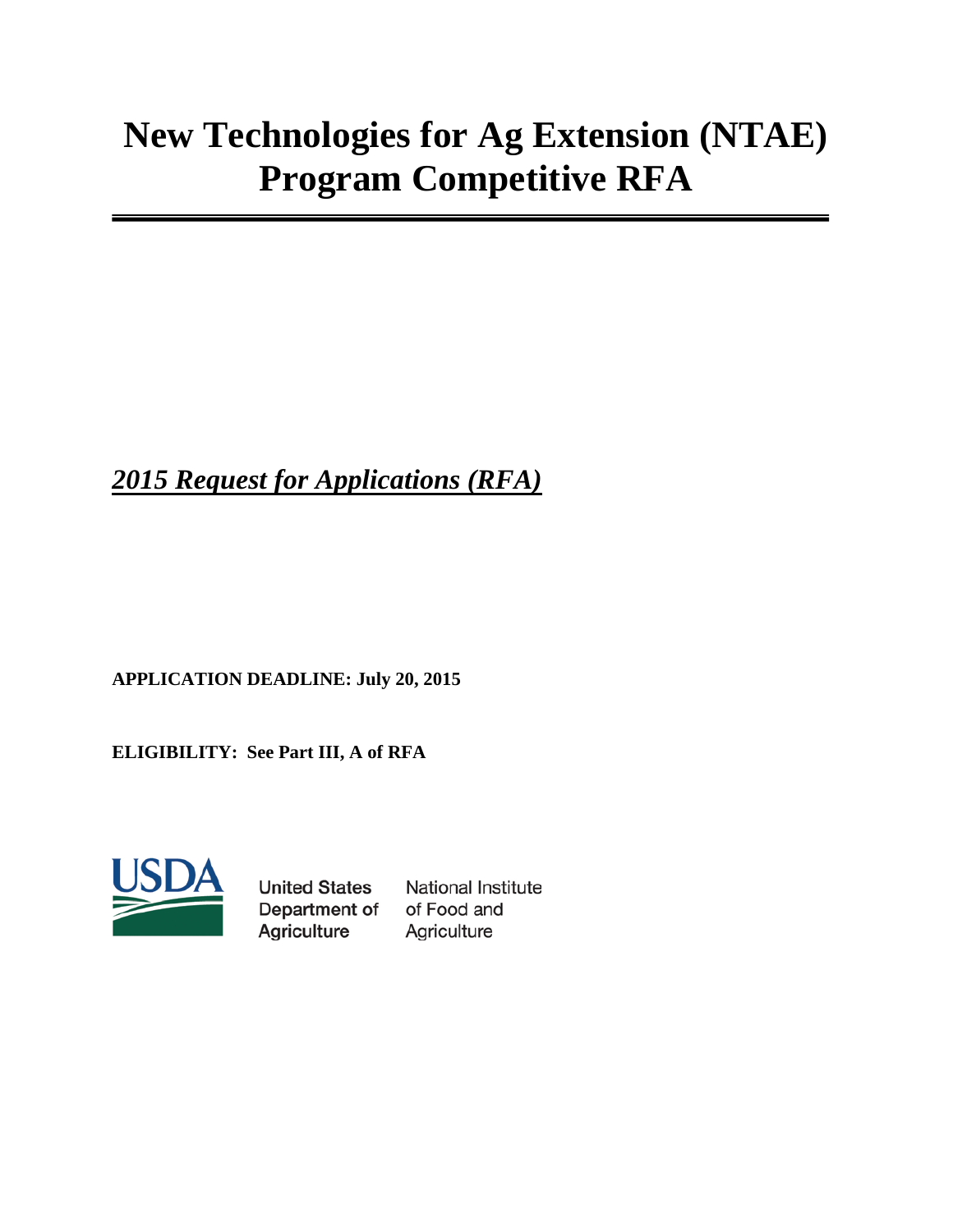## **NATIONAL INSTITUTE OF FOOD AND AGRICULTURE; U.S. DEPARTMENT OF AGRICULTURE**

**New Technologies for Ag Extension (NTAE)**

## **INITIAL ANNOUNCEMENT**

**CATALOG OF FEDERAL DOMESTIC ASSISTANCE:** This program is listed in the Catalog of Federal Domestic Assistance under **10.500.**

**DATES:** Applications must be received by **5:00 p.m. Eastern Time** on **July 20, 2015**. Applications received after this deadline will normally not be considered for funding (see Part IV, C. of this RFA). Comments regarding this request for applications (RFA) are requested within 6 months from the issuance of this notice. Comments received after that date will be considered to the extent practicable.

**STAKEHOLDER INPUT:** The National Institute of Food and Agriculture (NIFA) seeks your comments about this RFA. We will consider the comments when we develop the next RFA for the program, if applicable, and we'll use them to meet the requirements of section  $103(c)(2)$  of the Agricultural Research, Extension, and Education Reform Act of 1998 (7 U.S.C. 7613(c)(2)). Submit written stakeholder comments by the deadline set forth in the DATES portion of this Notice via e-mail to: **[Policy@nifa.usda.gov.](mailto:Policy@nifa.usda.gov)** (This e-mail address is intended only for receiving comments regarding this RFA and not requesting information or forms.) In your comments, please state that you are responding to the **New Technologies for Ag Extension** RFA.

**EXECUTIVE SUMMARY:** NIFA requests applications for the New Technologies for Ag Extension (NTAE) Program for fiscal year (FY) 2015 to 1862 land-grant institutions, 1890 landgrant institutions, including Central State University, Tuskegee University, West Virginia State University, the University of the District of Columbia, and the Cooperative Extension System (CES) in furthering "Electronic Extension [\(E²\) "](http://www.google.com/url?sa=t&rct=j&q=&esrc=s&source=web&cd=6&ved=0CEEQFjAF&url=http%3A%2F%2Fwww.pbs.org%2Fe2%2F&ei=skFnVcfKPMHbgwSgl4DgCw&usg=AFQjCNE_etrb4I71Kyx9gcpnvpGhf0fZFQ&sig2=etHdy3SofVCYjMxzKBwWeQ&bvm=bv.93990622,d.eXY) a national web-based information and education delivery system. Both the land-grant institutions and the CES work to provide objective, scientific information to the public to answer questions and guide decisions. By creating webbased access to high-quality, non-duplicative, research-based information, E² can help them better serve the needs of their anywhere-anytime generation of users and reach new audiences. In FY 2015, NIFA plans to support "Electronic Extension's (E²)," strategic direction in providing leadership for innovation and technology that advances education through the promotion of CES growth and competencies. The appropriated amount available for support of this program in FY 2015 is approximately **\$1,550,000.**

This notice identifies the objectives for **NTAE** projects, the eligibility criteria for projects and applicants, and the application forms and associated instructions needed to apply for a NTAE grant.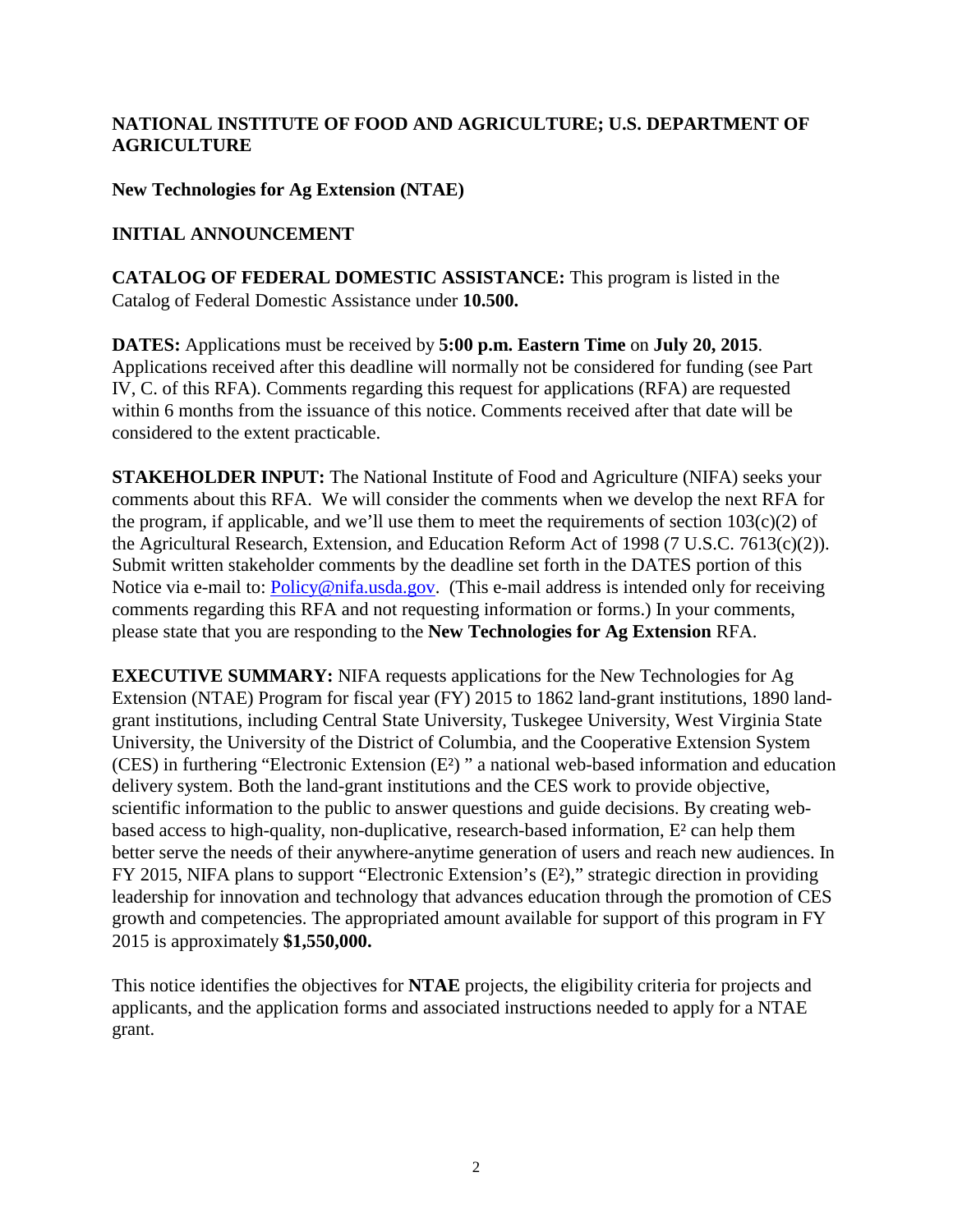# **Table of Contents**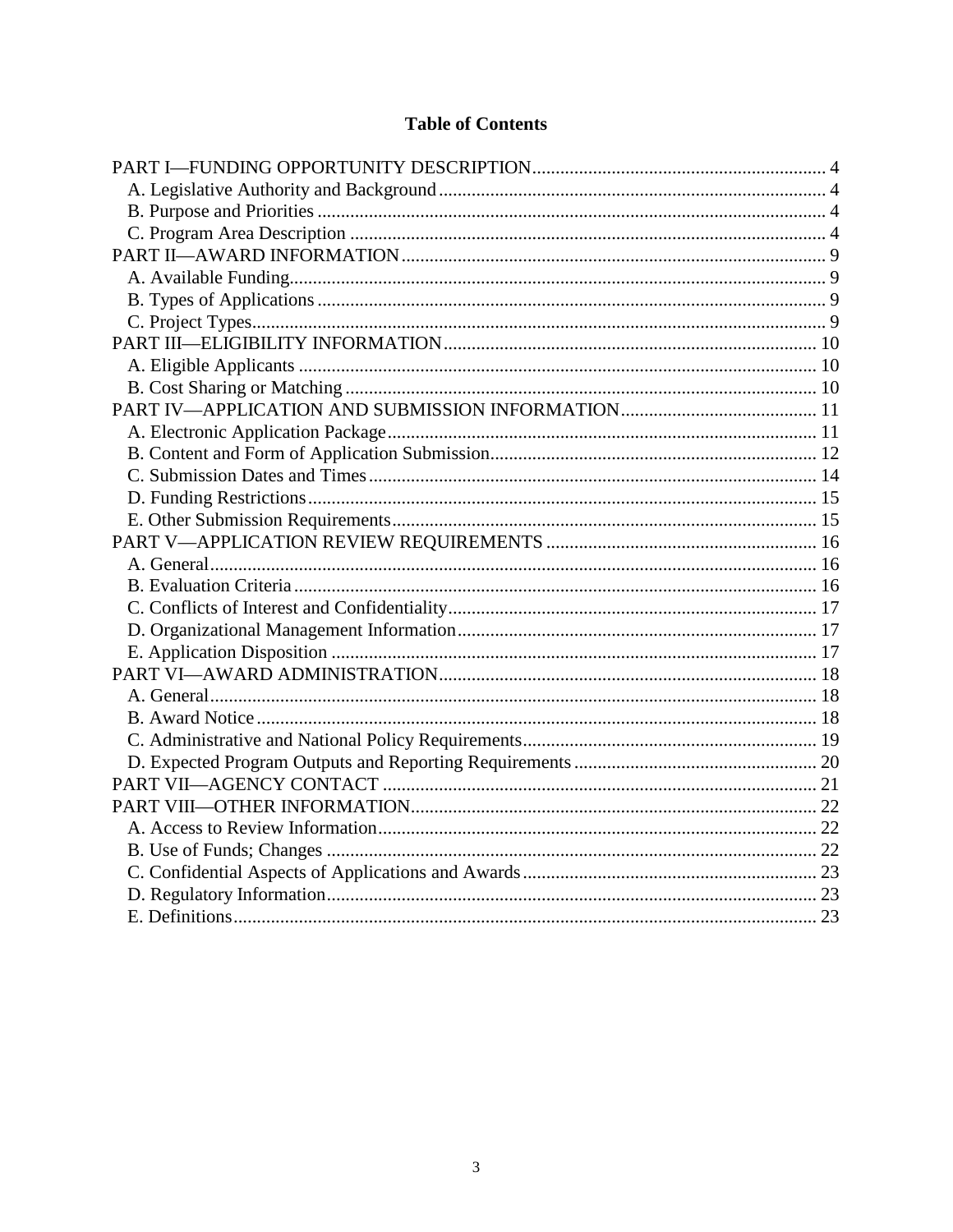## <span id="page-3-0"></span>**PART I—FUNDING OPPORTUNITY DESCRIPTION**

## <span id="page-3-1"></span>**A. Legislative Authority and Background**

Funding for New Technologies for Ag Extension (NTAE) Program is authorized under section 3(d) of the Smith-Lever Act of May 8, 1914, as amended (7 U.S.C. 341, et seq.). Section 7403 of the Food, Conservation, and Energy Act (FCEA) of 2008 amends section 3(d) of the Smith-Lever Act of 1914 (7 U.S.C. 343(d)) in regards to eligibility.

To learn more about the history of eXtension and current activities, see [http://about.extension.org/.](http://about.extension.org/) Interested applicants are strongly encouraged to review the eXtension Strategic Framework [\(http://bit.ly/InnovStratFrame\)](http://bit.ly/InnovStratFrame) that outlines governance, collaboration and organization, a toolkit of delivery models, and an entrepreneurial resource base.

#### <span id="page-3-2"></span>**B. Purpose and Priorities**

The purpose of the NTAE Program is to increase the capacity of the Cooperative Extension System (CES) to adopt new and innovative technology applications for delivering science-based educational resources from land-grant and other partner institutions about matters of high importance to the general public. Applications are being solicited for the NTAE to deliver state of the art technology and software applications, high quality leaders and staff, training for an exceptional CES workforce, legally binding contractual and financial instruments, and comprehensive evaluation, communications and marketing activities.

The NTAE Program is aligned with the USDA Research, Education, and Economics Action Plan [\(http://nifa.usda.gov/resource/ree-action-plan\)](http://nifa.usda.gov/resource/ree-action-plan), and while informing nearly every goal, specifically addresses Goal 7 – Rural and Urban Interdependence, by strengthening and building partnerships that address the needs of underserved and non-traditional populations, supporting information and technology transfer and translational research, and adapting outreach strategies that efficiently and effectively address the needs of citizens while enabling and supporting vibrant and resilient communities in both rural and urban areas.

The NTAE is further aligned with the NIFA Strategic Plan FY2014-2018 [\(http://nifa.usda.gov/about/pdfs/strat\\_plan\\_2014.pdf\)](http://nifa.usda.gov/about/pdfs/strat_plan_2014.pdf), and informs Strategic Goal 1 (Science), most broadly by ensuring the development of human capital, communities, and a diverse workforce through research, education, extension and engagement programs in food and agricultural sciences to support a sustainable agriculture system (Subgoal 1.7).

## <span id="page-3-3"></span>**C. Program Area Description**

NIFA encourages the development of information and educational content using new, emerging, and innovative technologies that advance the widespread adoption of research-based practices and technologies by agricultural producers and other end users.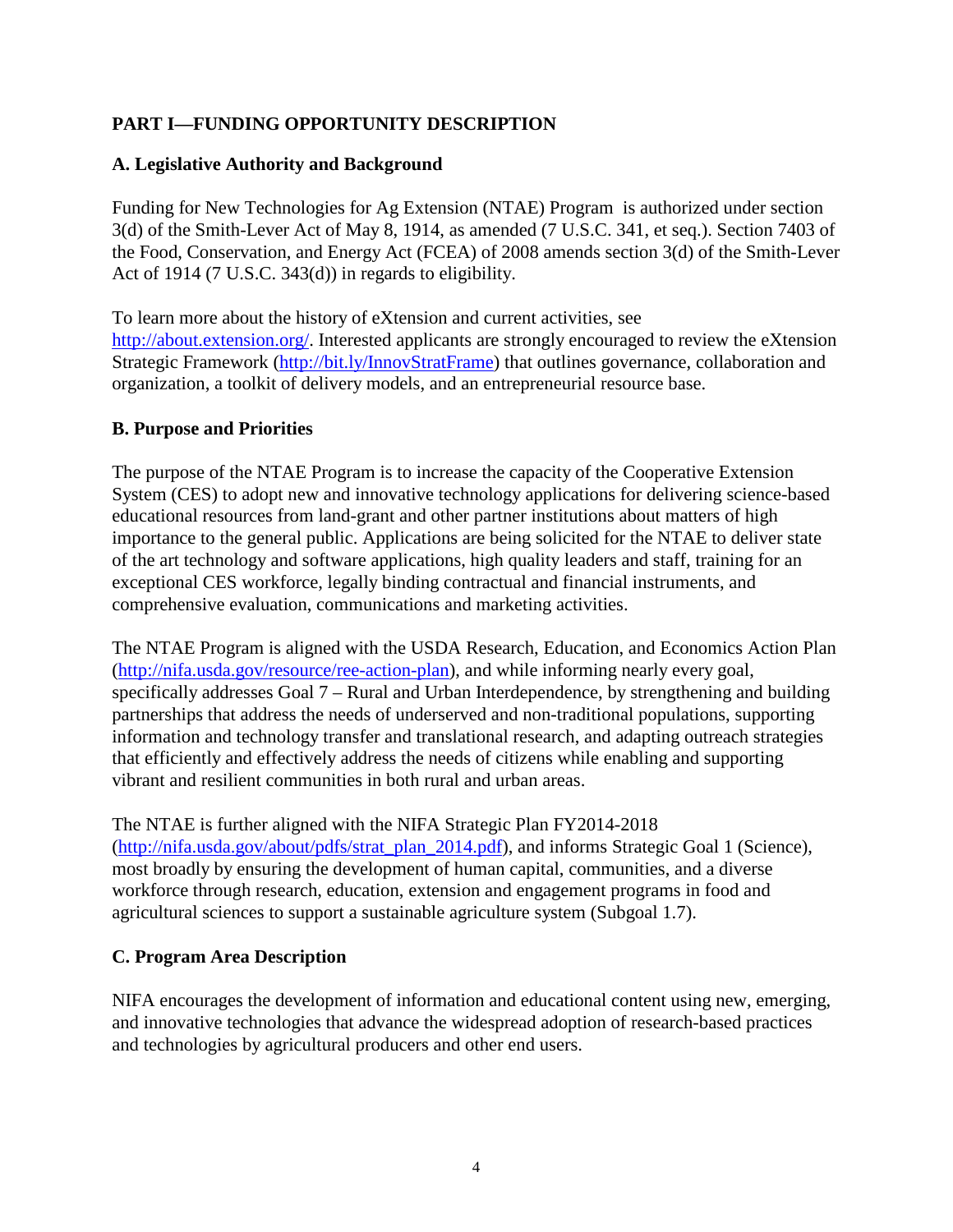In FY 2015, NIFA plans to support the ongoing deployment of Electronic Extension (E<sup>2</sup>) and enable a technology-conscious nation to make use of the valuable information and education that the CES has to offer. NTAE funds complement, enhance, and accelerate the implementation of E² by building upon the eXtension infrastructure, to include the hardware, software, staffing, training, business agreements, and communication and evaluation activities. The successful applicant will demonstrate the ability to work within the context of the eXtension Strategic Framework [\(http://bit.ly/InnovStratFrame\)](http://bit.ly/InnovStratFrame).

The FY 2015 applicant is expected to continue to build upon the competitive advantages of CES such as being customer-focused, a trusted and impartial brand, and community-based by: 1) Fostering opportunities for innovation by connecting CES personnel with new and innovative technologies that engage a wide array of learners; 2) Providing professional development opportunities that promote use of open networked learning and other forms of online-based teaching resources; 3) Building capacity within and across the CES to effectively engage strategic partners so more customers and end users can be reached across multiple platforms in real-time with science/researched-based content; 4) Update existing and develop necessary new policies to support the business aspects of Electronic Extension (E<sup>2</sup>); and 5) Developing and implementing a comprehensive evaluation, and communications and marketing effort for Electronic Extension  $(E^2)$ .

Specifically, the applicant is expected to meet each of the following NTAE objectives within the context of the stated goals above:

## **1. Foster opportunities for innovation by connecting CES personnel with new and innovative technologies that engage a wide array of learners.**

The successful applicant should:

- (a) Enhance and upgrade existing functionalities;
- (b) Provide customer support, including help-desk staffing, web hosting, training, and software licenses for Electronic Extension (E²); and
- (c) Provide infrastructure support for technical and architectural standards.

Funds will be used to support the core infrastructure, (i.e., data architecture, protocols, processes, and content management and learning management systems). This includes system engineering, content integration and standardization, data management, system security, usability testing, performance benchmarking, search optimization, and monitoring system performance and scalability to meet both current and future demands. Funds will be used to enhance the collaborative work environment and ways to connect people with similar interests across flexible online platforms to support Learning Networks (LNs) and Communities of Practice (CoPs) in their development of educational content, learning modules, events, news articles, and multimedia information products, (i.e., apps, video, audio, and hybrid technologies). Such tools provide educational opportunities for the public, and may include the curation, filtering technologies, and functionality in Ask an Expert, Learn, and People applications to make content more publically discoverable and more easily shared. To expand CES content so that it reaches a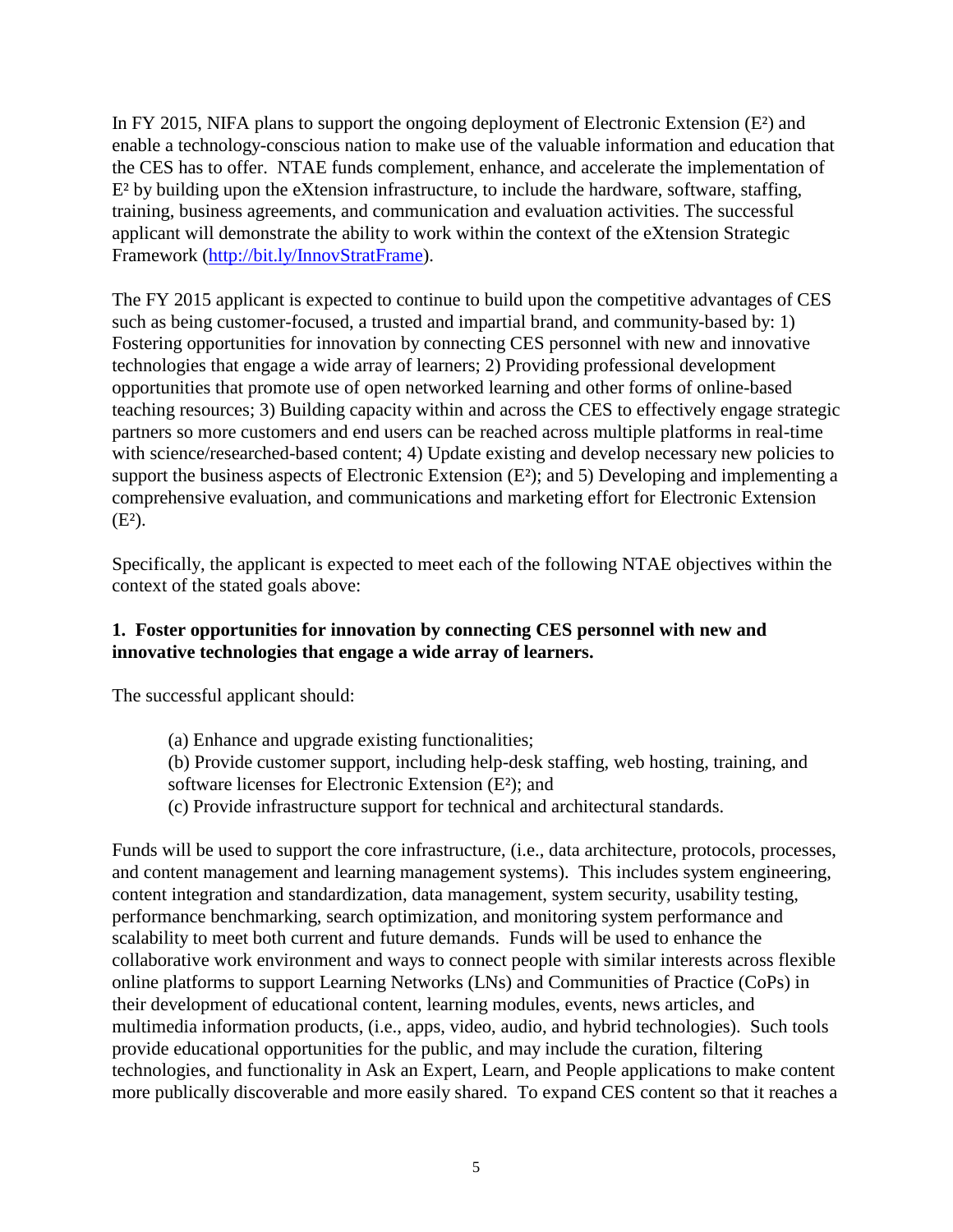broader range of learners, funds will be used annually to identify priority program areas based on technology advancements, learner needs, and innovation. Funds will further be used to develop educational programs on how to apply emerging technologies to CES programmatic efforts and monitor and evaluate the Extension System's adoption and use of these new technologies. Explore making content more easily accessible through handheld devices and related applications (apps), while also considering how dedicated landing pages for populations with limited English proficiency access might increase access to information translated in their native languages.

## **2. Provide professional development opportunities that promote use of open networked learning and other forms of online-based teaching resources.**

NIFA anticipates supporting strategies to develop an effective 21st Century CES workforce that engages customers through social networks and in formats of the customer's choosing. Funds will be used to develop a full complement of professional development opportunities designed to prepare CES to work with customers interested in online, as well as traditional learning opportunities. Such professional development opportunities may include mastery of technologies, program and content development, andragogy and pedagogy, effective collaboration and teamwork, and legal and policy considerations of working in online environments. Funds will be used to help develop and measure the effectiveness of hybrid learning opportunities designed to reach a broader audience, and engage more leaders and innovators. Examples include research-led LNs that contribute to the advancement of NIFA Science and related priorities, engage project directors administering other competitive funding awarded by NIFA and other federal agencies, and including an outreach component provides a particular example. Funds will be used to engage the CES on important technology and subject matter topics, and enlist federal and state partners, institutional teams, CoPs, and others to contribute to training programs and new professional development resources using <http://campus.extension.org/> or similar.

## **3. Build capacity within and across the CES to effectively engage strategic partners so more customers can be reached across multiple platforms in real-time with science/researched-based content.**

 $E<sup>2</sup>$  will employ innovative and highly skilled people to lead this initiative in areas such as administration, content and instructional development, development of LNs and CoPs, network and software engineering, communications and marketing, evaluation, professional development, strategic partnerships, and network literacy. By staying abreast of the most current trends and digital innovations, the CES staff will become more proficient in using Electronic Extension (E²) by blending the electronic availability of education and expertise with their traditional ways of working. Similarly, increasing awareness of how to effectively develop broad-based, strategic partnership opportunities, including regional approaches, which include federal and state government agencies, non-governmental organizations, and the private sector has the potential to increase the reach and adoption of CES evidence-based practices in advancing shared mission interests. Funds will be used to reach the public with LN and CoP content by developing and training extension faculty and staff on the use of new and traditional media for content dissemination. By refining performance metrics that are shared with the CES, and developing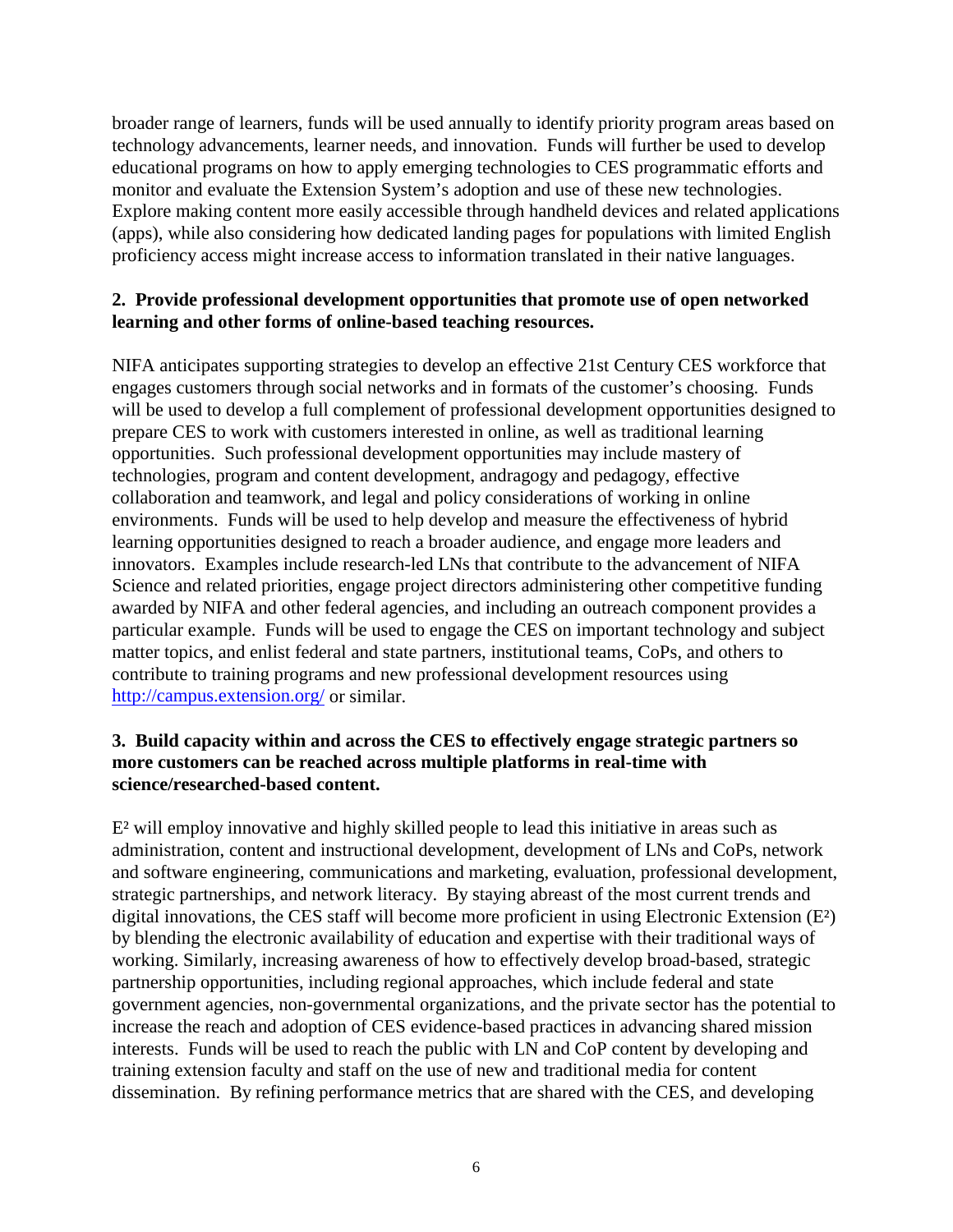evaluation strategies and tools for documenting social media reach and engagement with partners, customers and CoPs working in learning networks, the successful applicant should demonstrate proficiency in the evaluation of Electronic Extension (E²) products and services to ensure competitiveness in the marketplace.

Funds will also be used to support a "NIFA National Electronic Extension (E²) Fellowship Program" for faculty interested in using sabbatical or other leave to contribute to the initiative. The work of the Fellows' might support applied and developmental research in electronic delivery of educational programs, studying the effects of Electronic Extension (E²) on the transformation of the CES and its partners, or assisting in evaluating the efficacy of blending electronic and traditional ways of working on the quality of life for citizens. The successful applicant will use these funds to form, manage, and administer advisory and working groups in such areas as technology and innovation, content management, editorial functions, diversity and limited English proficiency audiences, institutional teams, evaluation, end users, internal and external partners, and futuring.

## **4. Update existing and develop necessary new policies to support the business aspects of Electronic Extension (E²).**

The successful applicant will update existing and develop necessary new policies to manage and operate Electronic Extension (E²) in close alignment with the eXtension Foundation and/or other sponsoring organization(s). Key policies include, but are not limited to:

1) Rules of Operation;

- 2) Contributor and Business Agreements for both institutions and individuals;
- 3) Terms of Use;
- 4) Community of Practice Business Agreements;
- 5) Policy for Non-Payment of Institutional Investment;
- 6) Policy for Institutional Branding and Searching;
- 7) Privacy;
- 8) Disclaimers;
- 9) Community of Practice Policies;
- 10) Content Sharing Policy;
- 11) Non-discrimination;
- 12) Grievance Procedures and Removal of Content;
- 13) Data Collection and Services;
- 14) Community of Practice Leadership Policy;
- 15) Collaboration, Intellectual Property and Publishing Guidelines;
- 16) Sponsorship Agreements;
- 17) Partnership Policy;
- 18) State Affiliate Membership;
- 19) Sponsorship Policy & Sponsorship Recognition Levels;
- 20) Ask an Expert;
- 21) Social Media Guidelines;
- 22) Prospective Partnership Agreements;
- 23) Partner and Member Institution Grants and Contracts Agreements; and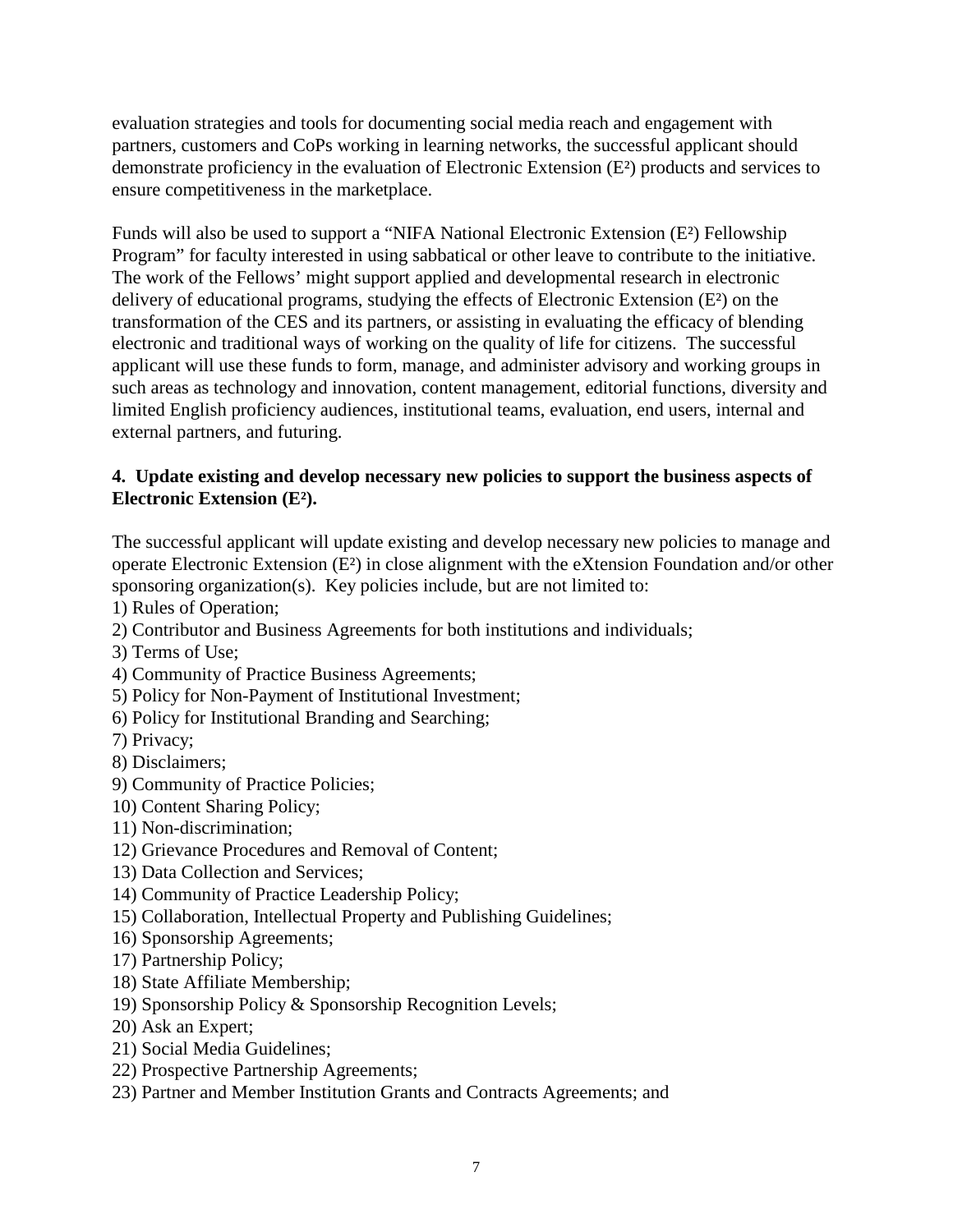24) 501c3 Non-Profit Organization Sponsorship.

## **5. Develop and implement a comprehensive evaluation, and communications and marketing effort for Electronic Extension (E²).**

Funds will support the general evaluation aimed at assessing the products and services of Electronic Extension (E²) against the criteria of: 1) competitiveness in the information and education marketplace; 2) the design of new and exceptional curricula for traditional and expanded audiences; and 3) alignment with NIFA Science Priorities [\(http://nifa.usda.gov/research\)](http://nifa.usda.gov/research), NIFA Strategic Plan [\(http://nifa.usda.gov/resource/nifa-strategic](http://nifa.usda.gov/resource/nifa-strategic-plan-fy2014-fy2018)[plan-fy2014-fy2018\)](http://nifa.usda.gov/resource/nifa-strategic-plan-fy2014-fy2018), and REE Action Plan [\(http://nifa.usda.gov/resource/ree-action-plan\)](http://nifa.usda.gov/resource/ree-action-plan), where appropriate. Evaluations will include the design of appropriate performance metrics with expected outcomes and impacts, and will align with the NIFA budget performance integration process. Funds will be used to maintain and implement a comprehensive communications and marketing plan for Electronic Extension (E²) as a whole and that supports LNs, CoPs, strategic partners for analyzing potential markets, initial characterization of audience need for product and services, and for effectively marketing products and services to targeted users.

Applicants should note that Electronic Extension (E²) is a Federal-State-Local partnership that includes land-grant institutions, State and county partners, the CES as a whole, and NIFA. The grantee is required to coordinate E² activities on behalf of all CES partners in the context of the eXtension Strategic Framework.

NTAE applications typically will include funds to support core functions (e.g., community development, content development, travel, technology support, communication, evaluation, etc.) and development of project-specific deliverables for integration into Electronic Extension (E²).

The application must demonstrate an understanding and application of a whole system(s) approach with the potential for the project to contribute to long-term impacts and outcomes.

NTAE applications will have a project period of up to five years.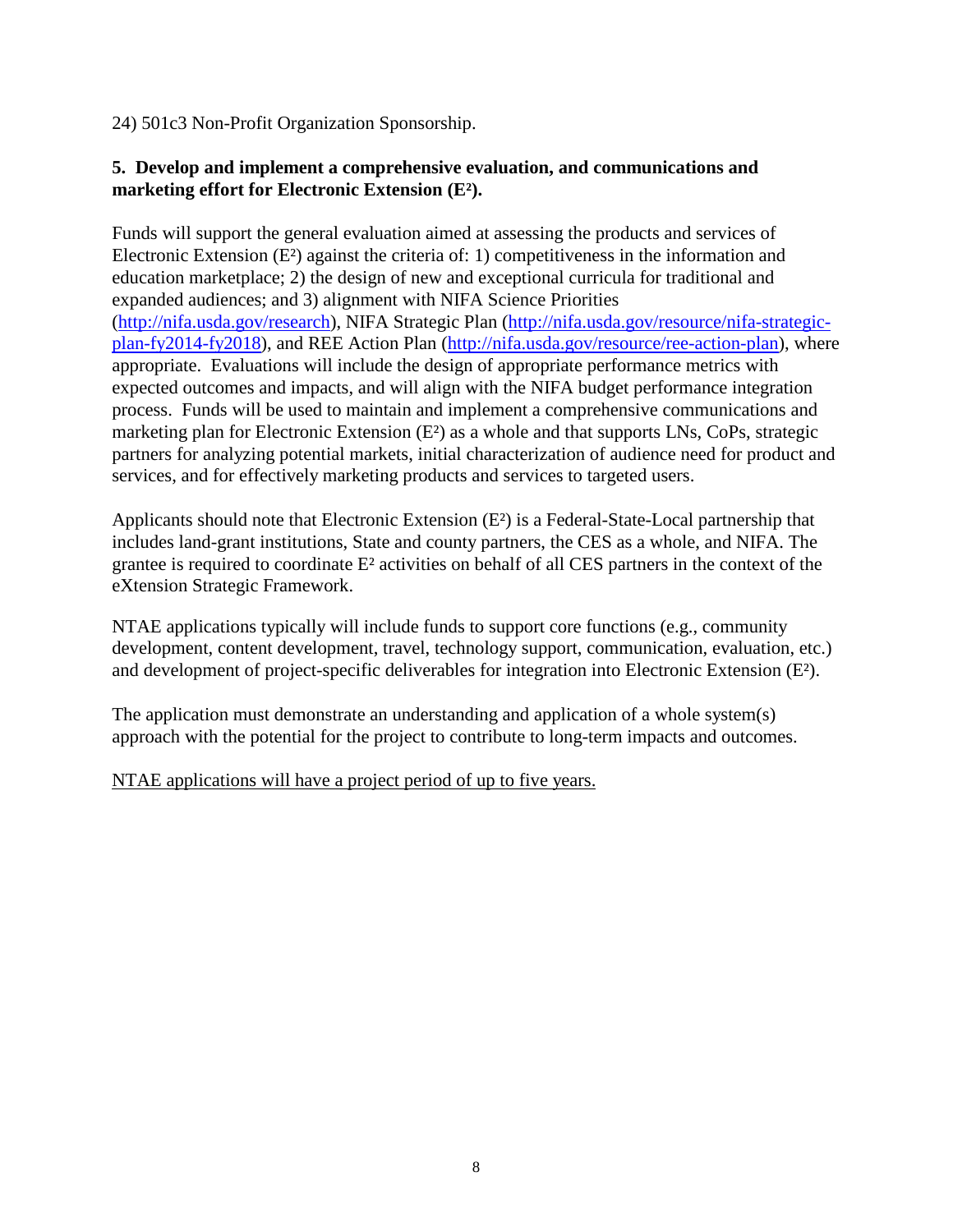# <span id="page-8-0"></span>**PART II—AWARD INFORMATION**

# <span id="page-8-1"></span>**A. Available Funding**

The appropriated amount available for NIFA support of this program in FY **2015** is approximately **\$1,550,000.** The funds will be awarded through a cooperative agreement. There is no commitment by USDA to fund any particular application or to make a specific number of awards. NIFA will continue to be involved with the funded project and with Electronic Extension (E²) in general, through its representation on the eXtension Governing Committee (ex-officio and non-voting member), Advisory Committees, and various task forces, and through its liaisons with LNs and CoPs.

Awards issued as a result of this RFA will have designated the Automated Standard Applications for Payment System (ASAP), operated by the Department of Treasury's Bureau of the Fiscal Service, as the payment system for funds. For more information see [http://fms.treas.gov/index1.html.](http://fms.treas.gov/index1.html)

# <span id="page-8-2"></span>**B. Types of Applications**

In FY 2015, only new applications may be submitted to the NTAE Program:

**New application**. This is a project application that has not been previously submitted to the NTAE Program. We will review all new applications competitively using the selection process and evaluation criteria described in Part V—Application Review Requirements.

# <span id="page-8-3"></span>**C. Project Types**

In FY 2015, applications should be submitted for a 4-year project period as NIFA anticipates making this award as a continuation grant to reduce the administrative burden to the grant applicants. A continuation grant is an award for which an application is approved, but funds are awarded on an annual basis, subject to the availability of annual appropriations and satisfactory progress of the project.

The award made in FY 2015 will provide approximately \$1,550,000 in funds for the first year of this 4-year continuation project.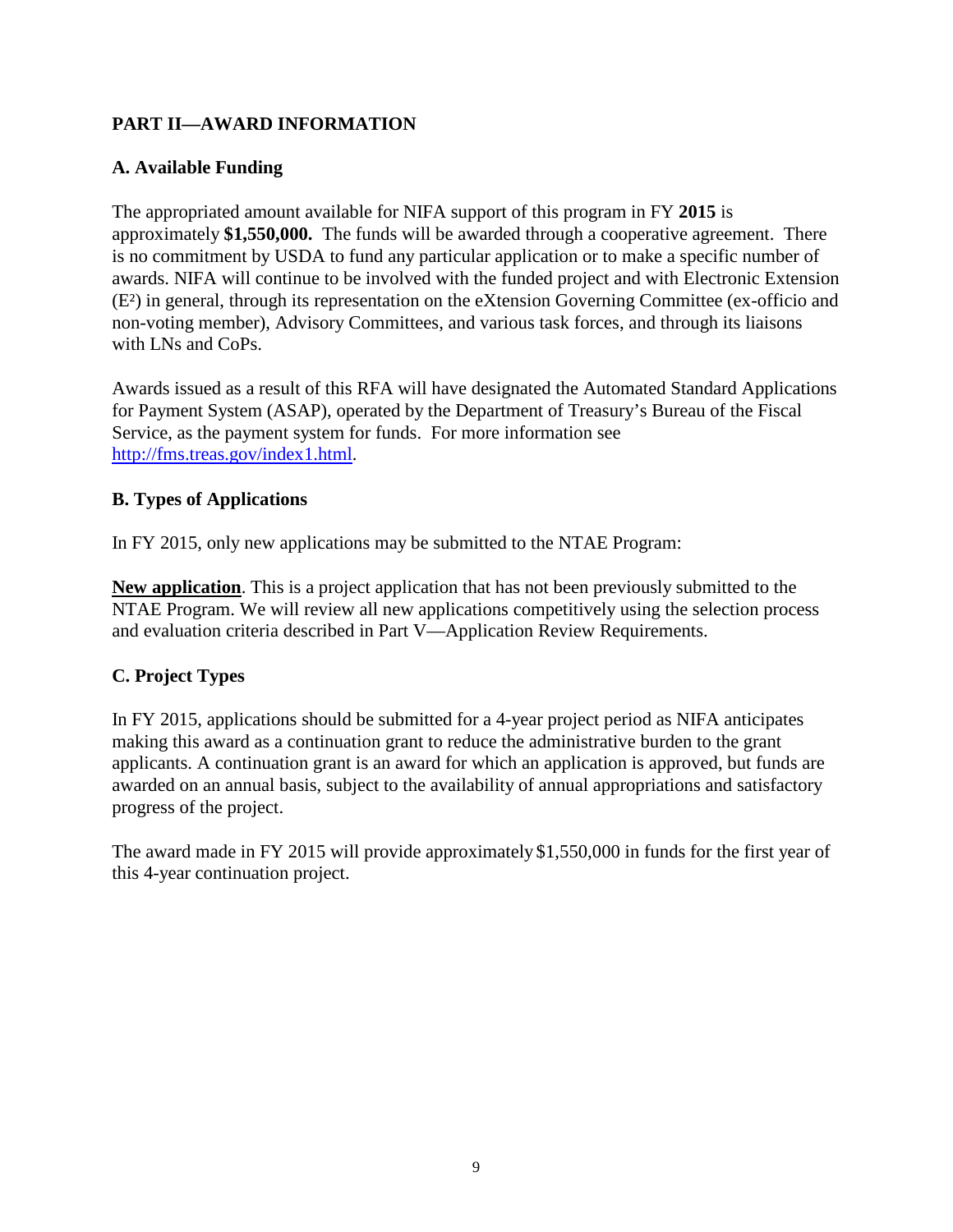# <span id="page-9-0"></span>**PART III—ELIGIBILITY INFORMATION**

#### <span id="page-9-1"></span>**A. Eligible Applicants**

Applications may be submitted by Extension Directors of 1862 land-grant institutions and 1890 land-grant institutions, including Central State University, Tuskegee University, West Virginia State University, and the University of the District of Columbia. Only these institutions are eligible to submit an application and receive a NTAE award. Award recipients may subcontract to organizations not eligible to apply provided such organizations are necessary for the conduct of the project. Failure to meet an eligibility criterion by the time of application deadline may result in the application being excluded from consideration or, even though an application may be reviewed, will preclude NIFA from making an award.

#### <span id="page-9-2"></span>**B. Cost Sharing or Matching**

NIFA does not require matching support for this program and matching resources will not be factored into the review process as evaluation criteria.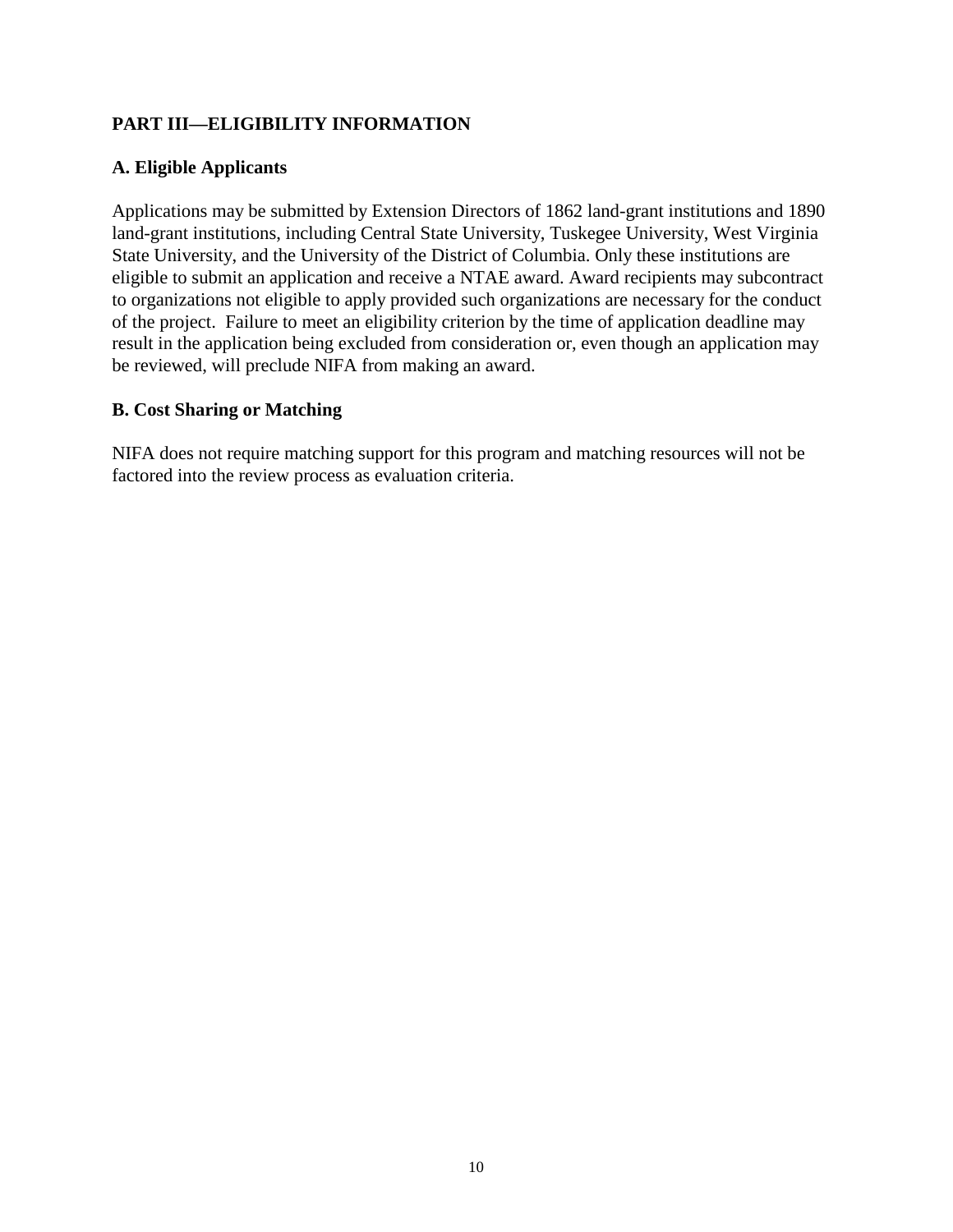# <span id="page-10-0"></span>**PART IV—APPLICATION AND SUBMISSION INFORMATION**

# <span id="page-10-1"></span>**A. Electronic Application Package**

Only electronic applications may be submitted via Grants.gov to NIFA in response to this RFA. We urge you to submit early to the Grants.gov system. For an overview of the Grants.gov application process see [http://www.grants.gov/web/grants/applicants/grant-application](http://www.grants.gov/web/grants/applicants/grant-application-process.html)[process.html.](http://www.grants.gov/web/grants/applicants/grant-application-process.html)

## **New Users of Grants.gov**

Prior to preparing an application, we recommend that the Project Director/Principal Investigator (PD/PI) first contact an Authorized Representative (AR, also referred to as Authorized Organizational Representative or AOR) to determine if the organization is prepared to submit electronic applications through Grants.gov. If not (e.g., the institution/organization is new to the electronic grant application process through Grants.gov), then the one-time registration process must be completed **PRIOR** to submitting an application. It can take as long as 2 weeks to complete the registration process so it is critical to begin as soon as possible. In such situations, the AR should go to **"Register" in the top right corner of the Grants.gov web page (or go to**  <http://www.grants.gov/web/grants/register.html>**) for information on registering the institution/organization with Grants.gov.** Part II.1. of the NIFA Grants.gov Application Guide contains detailed information regarding the registration process. Refer item 2. below to locate the "NIFA Grants.gov Application Guide".

# **Steps to Obtain Application Package Materials**

To receive application materials:

- 1. You must download and install a version of Adobe Reader compatible with Grants.gov to access, complete, and submit applications. For basic system requirements and download instructions, see [http://www.grants.gov/web/grants/support/technical](http://www.grants.gov/web/grants/support/technical-support/software/adobe-reader-compatibility.html)[support/software/adobe-reader-compatibility.html.](http://www.grants.gov/web/grants/support/technical-support/software/adobe-reader-compatibility.html) Grants.gov has a test package that will help you determine whether your current version of Adobe Reader is compatible.
- 2. To obtain the application package from Grants.gov, go to [http://www.grants.gov/web/grants/applicants/apply-for-grants.html.](http://www.grants.gov/web/grants/applicants/apply-for-grants.html) Under Step 1 click on "Download a Grant Application Package," and enter the:

# **Funding Opportunity Number: USDA-NIFA-OP-005255**

in the appropriate box and click "Download Package." From the search results, click "Download" to access the application package.

Contained within the application package is the "NIFA Grants.gov Application Guide." This guide contains an introduction and general Grants.gov instructions, information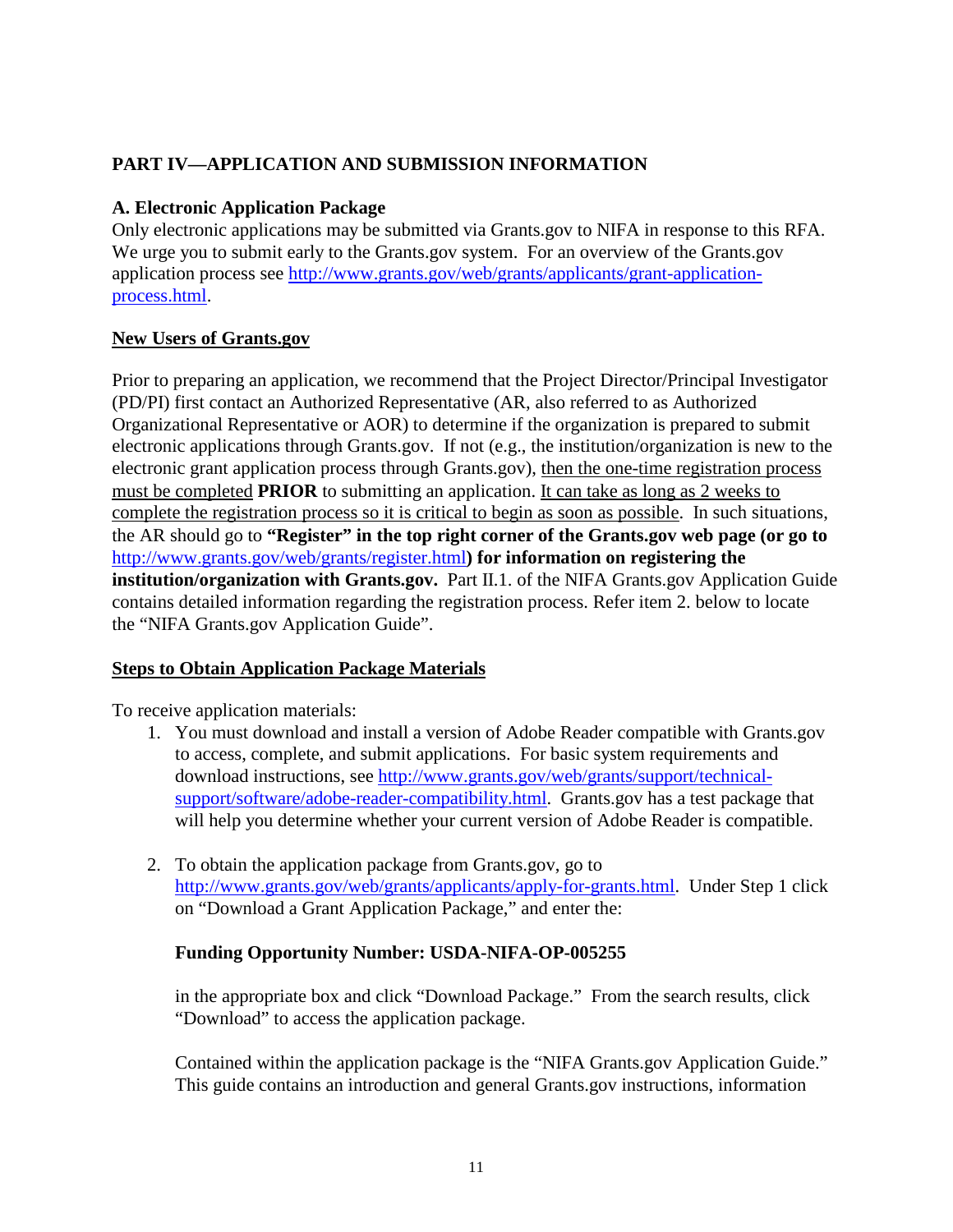about how to use a Grant Application Package in Grants.gov, and instructions on how to complete the application forms.

**If you require assistance to access the application package** (e.g., downloading or navigating Adobe forms) **or submitting the application,** refer to resources available on the Grants.gov website [\(http://www.grants.gov/web/grants/applicants/applicant](http://www.grants.gov/web/grants/applicants/applicant-resources.html)[resources.html\)](http://www.grants.gov/web/grants/applicants/applicant-resources.html). Grants.gov assistance is also available at:

Grants.gov customer support 800-518-4726 Toll-Free or 606-545-5035 Business Hours: 24 hours a day, 7 days a week. Closed on [federal holidays.](http://www.opm.gov/policy-data-oversight/snow-dismissal-procedures/federal-holidays/) Email: [support@grants.gov](mailto:support@grants.gov)

Grants.gov iPortal (see [https://grants-portal.psc.gov/Welcome.aspx?pt=Grants\)](https://grants-portal.psc.gov/Welcome.aspx?pt=Grants): Top 10 requested help topics (FAQs), Searchable knowledge base, self-service ticketing and ticket status, and live web chat (available 7 a.m. - 9 p.m. ET). [Get](https://grants-portal.psc.gov/Welcome.aspx?pt=Grants)  [help now!](https://grants-portal.psc.gov/Welcome.aspx?pt=Grants)

Have the following information available when contacting Grants.gov:

- Funding Opportunity Number (FON)
- Name of agency you are applying to
- Specific area of concern

## <span id="page-11-0"></span>**B. Content and Form of Application Submission**

You should prepare electronic applications following Parts V and VI of the NIFA Grants.gov Application Guide. This guide is part of the corresponding application package (see Section A. of this Part). The following is **additional information** needed to prepare an application in response to this RFA. **If there is discrepancy between the two documents, the information contained in this RFA is overriding.**

**Note the attachment requirements (e.g., PDF) in Part III section 3. of the guide. ANY PROPOSALS THAT ARE NON-COMPLIANT WITH THE REQUIREMENTS (e.g., content format, PDF file format, file name restrictions, and no password protected files) WILL BE AT RISK OF BEING EXCLUDED FROM NIFA REVIEW. Grants.gov does not check for NIFA required attachments or that attachments are in PDF format; see Part III section 6.1 of the guide for how to check the manifest of submitted files. Partial applications will be excluded from NIFA review. We will accept subsequent submissions of an application until close of business on the closing date in the RFA (see Part V, 2.1 of the NIFA Grants.gov Application Guide for further information).**

**For any questions related to the preparation of an application,** review the NIFA Grants.gov Application Guide and the applicable RFA. If assistance is still needed for preparing application forms content, contact:

- Email: electronic@nifa.usda.gov
- Phone:  $202 401 5048$
- Business hours: Monday through Friday, 7 a.m. 5 p.m. ET, excluding federal holidays.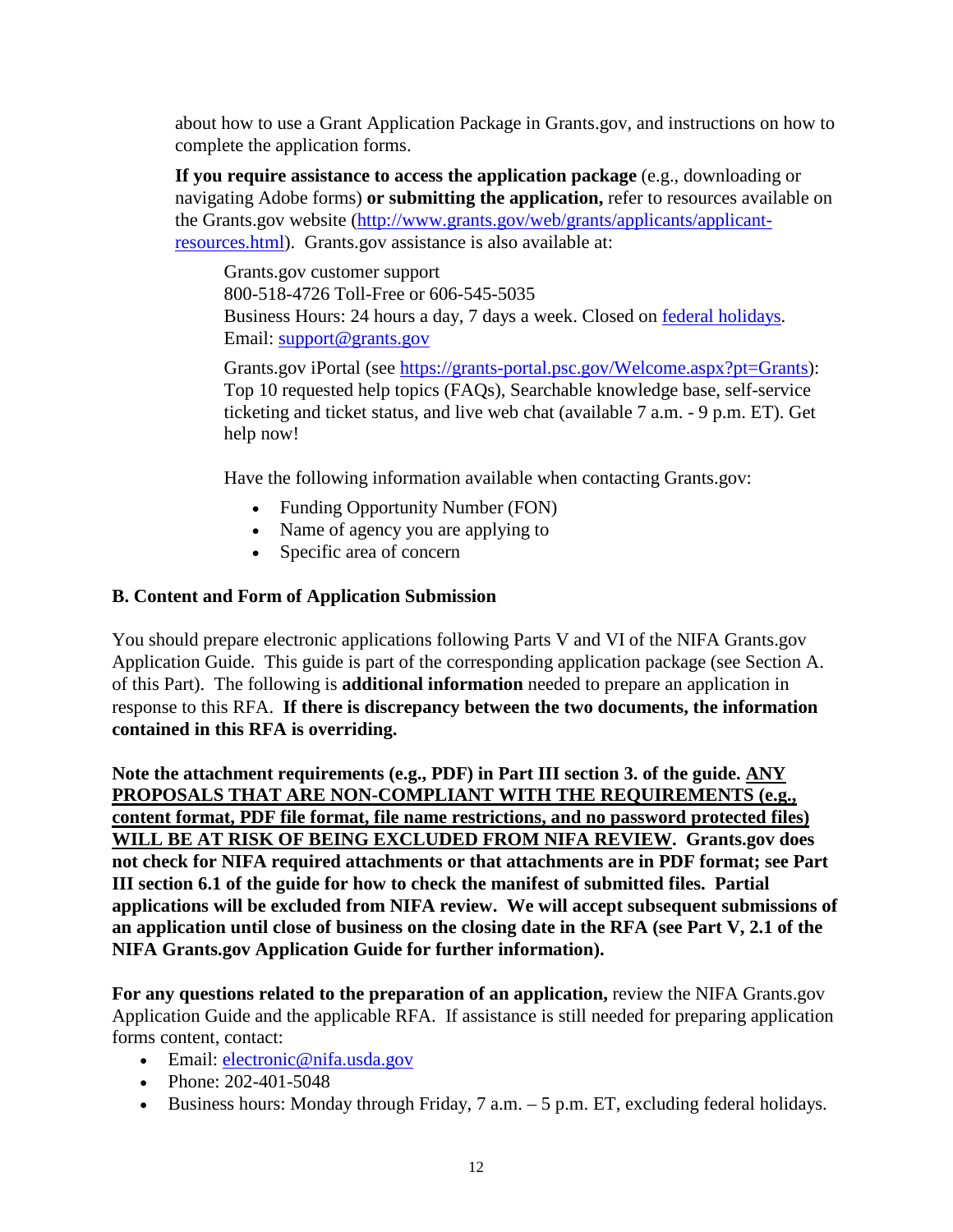# **1. SF 424 R&R Cover Sheet**

Information related to the questions on this form is dealt with in detail in Part V, 2. of the NIFA Grants.gov Application Guide.

# **2. SF 424 R&R Project/Performance Site Location(s)**

Information related to the questions on this form is dealt with in detail in Part V, 3. of the NIFA Grants.gov Application Guide.

# **3. R&R Other Project Information Form**

Information related to the questions on this form is dealt with in detail in Part V, 4. of the NIFA Grants.gov Application Guide.

**a. Field 7. Project Summary/Abstract.** The summary should also include the relevance of the project to the goals of **NTAE**. See Part V. 4.7 of NIFA Grants.gov Application Guide for further instructions and a link to a suggested template.

## **b. Field 8. Project Narrative.**

NOTE: The Project Narrative shall not exceed **20** pages of written text regardless of whether it is single- or double-spaced and up to **10** additional pages for figures and tables. We have established this maximum (**20** pages) to ensure fair and equitable competition. The Project Narrative must include all of the following:

**(1) Introduction:** Describe past and current involvement with eXtension or similar electronic/online capacity.

**(2) Objectives and Procedures:** Discuss planned procedures for achieving each NTAE objective (listed in Part I, B.). For each task, identify key personnel involved, and timelines for achieving milestones. Where appropriate, describe how planned procedures align with the eXtension Strategic Framework [\(http://bit.ly/InnovStratFrame\)](http://bit.ly/InnovStratFrame), the NIFA Strategic Plan, and the REE Action Plan.

**(3) Collaborators:** List partner institutions and contacts' names, addresses, phone numbers, and E-mail addresses.

**(4) Evaluation:** Provide a plan for evaluating accomplishments and outcomes that meet each NTAE objective (listed in Part I B.).

# **4. R&R Senior/Key Person Profile (Expanded)**

Information related to the questions on this form is dealt with in detail in Part V, 5. of the NIFA Grants.gov Application Guide. This section of the Guide includes information about the people who require a Senior/Key Person Profile, and details about the Biographical Sketch and the Current and Pending Support, including a link to a suggested template for the Current and Pending Support.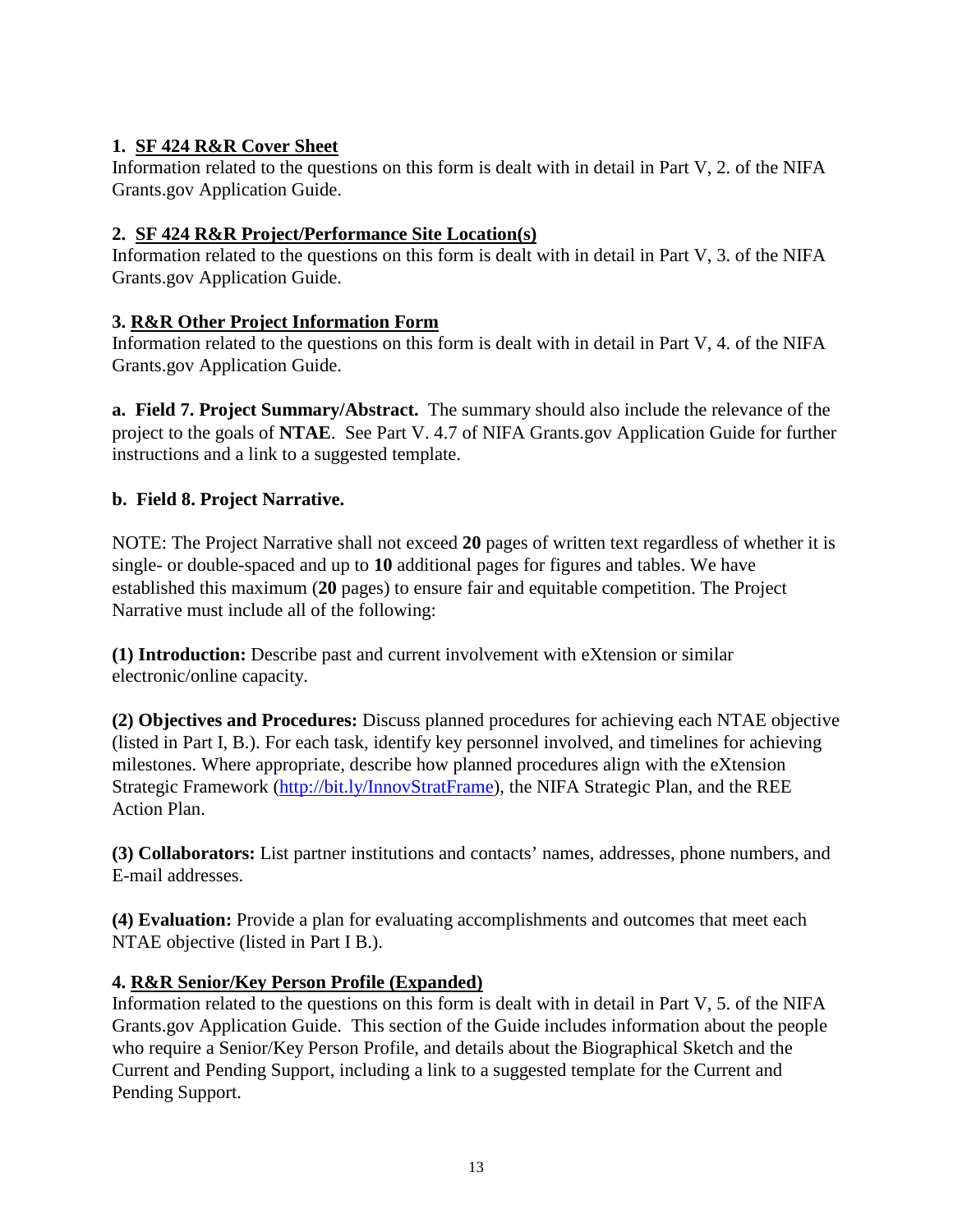**5. R&R Personal Data –** As noted in Part V, 6. of the NIFA Grants.gov Application Guide, the submission of this information is voluntary and is not a precondition of award.

# **6. R&R Budget**

Information related to the questions on this form is dealt with in detail in Part V, 7. of the NIFA Grants.gov Application Guide.

## **7. Supplemental Information Form**

Information related to the questions on this form is dealt with in detail in Part VI, 1. of the NIFA Grants.gov Application Guide.

- **a. Field 2. Program to which you are applying.** Enter the program code name (i.e., enter "New Technologies for Ag Extension") and the program code (i.e., enter "AA-R"). Note that accurate entry of the program code is very important for proper and timely processing of an application.
- **b. Field 8. Conflict of Interest List**. See Part VI, 1.8 of the NIFA Grants.gov Application Guide for further instructions and a link to a suggested template.

## <span id="page-13-0"></span>**C. Submission Dates and Times**

Prior to electronic submission of the application via Grants.gov, it is strongly recommended that an administrative review be conducted to ensure that an application complies with all application preparation instructions. An application checklist is included in Part VII of the NIFA Grants.gov Application Guide to assist with this review.

## **Instructions for submitting an application are included in Part IV, Section 1.9 of the NIFA Grants.gov Application Guide.**

Applications must be received by Grants.gov by **5:00 p.m. Eastern Time on July 20, 2015.**  Applications received after this deadline will normally not be considered for funding.

## **If you have trouble submitting an application to Grants.gov, you should FIRST contact the Grants.gov Help Desk to resolve any problems. Keep a record of any such correspondence. See Part IV. A. for Grants.gov contact information.**

We send email correspondence to the AR regarding the status of submitted applications. Therefore, applicants are strongly encouraged to provide accurate e-mail addresses, where designated, on the SF-424 R&R Application for Federal Assistance.

If the AR has not received correspondence **from NIFA** regarding a submitted application within 30 days of the established deadline, contact the Agency Contact identified in Part VII of the applicable RFA and request the proposal number assigned to the application. **Failure to do so may result in the application not being considered for funding by the peer review panel.**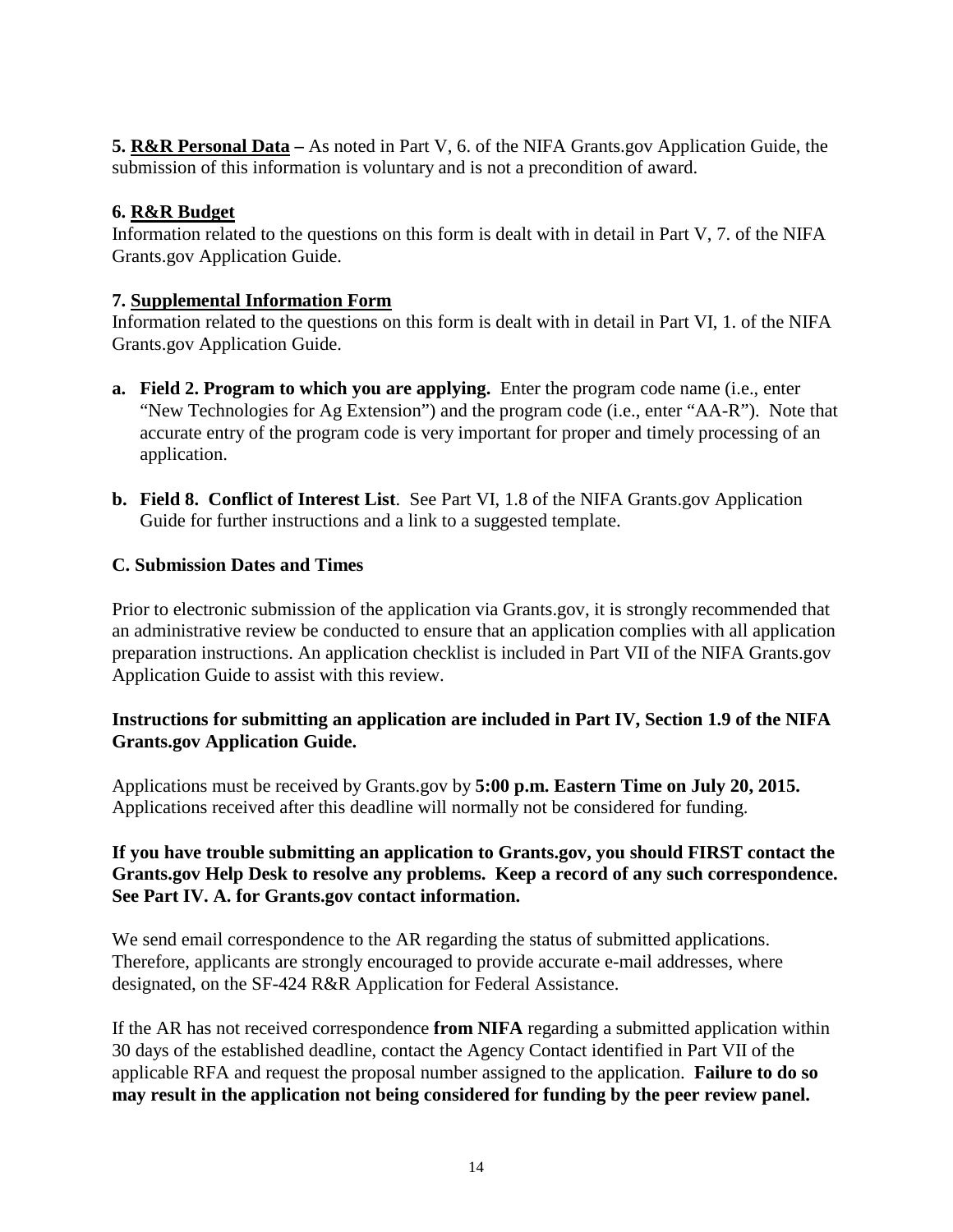## **Once the application has been assigned a proposal number, this number should be cited on all future correspondence.**

## <span id="page-14-0"></span>**D. Funding Restrictions**

Pursuant to Section 1473 of the National Agricultural Research, Extension, and Teaching Policy Act of 1977, as amended, 7 U.S.C. 3319, indirect costs are not allowable costs under section 3(d) projects, and no funds will be approved for this purpose. Further, costs that are a part of an institution's indirect cost pool (e.g., administrative or clerical salaries) may not be reclassified as direct costs for the purpose of making them allowable.

NIFA has determined that grant funds awarded under this authority may not be used for the renovation or refurbishment of research, education, or extension space; the purchase or installation of fixed equipment in such space; or the planning, repair, rehabilitation, acquisition, or construction of buildings or facilities.

The use of grant funds to plan, acquire, or construct a building or facility is not allowed under this program. With prior approval, and in accordance with the cost principles set forth in 2 CFR part 220, some grant funds may be used for minor alterations, renovations, or repairs deemed necessary to retrofit existing teaching or research spaces in order to carry out a funded project. However, requests to use grant funds for such purposes must demonstrate that the alterations, renovations, or repairs are essential to achieving the major purpose of the project. Grant funds may not be used for endowment investing.

## <span id="page-14-1"></span>**E. Other Submission Requirements**

## **You should follow the submission requirements noted in Part IV, section 1.9 in the document entitled "NIFA Grants.gov Application Guide."**

For information about the **status of a submitted application**, see Part III., section 6. of the NIFA Grants.gov Application Guide.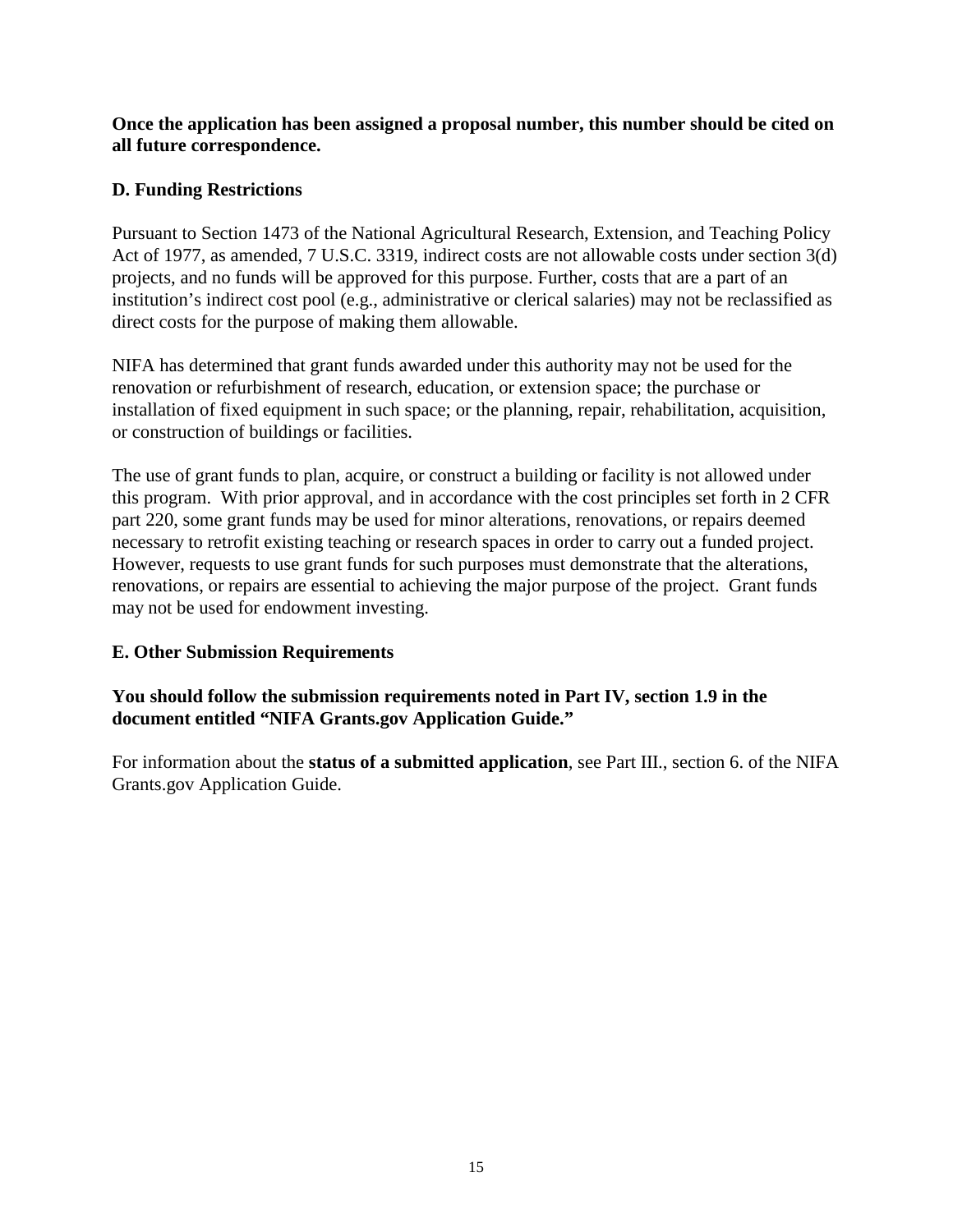# <span id="page-15-0"></span>**PART V—APPLICATION REVIEW REQUIREMENTS**

# <span id="page-15-1"></span>**A. General**

We evaluate each application in a 2-part process. First, we screen each application to ensure that it meets the administrative requirements as set forth in this RFA. Second, a technical review panel will evaluate applications that meet the administrative requirements.

We select reviewers based upon their training and experience in relevant scientific, extension, or education fields, taking into account the following factors: (a) The level of relevant formal scientific, technical education, or extension experience of the individual, as well as the extent to which an individual is engaged in relevant research, education, or extension activities; (b) the need to include as reviewers experts from various areas of specialization within relevant scientific, education, or extension fields; (c) the need to include as reviewers other experts (e.g., producers, range or forest managers/operators, and consumers) who can assess relevance of the applications to targeted audiences and to program needs; (d) the need to include as reviewers experts from a variety of organizational types (e.g., colleges, universities, industry, state and federal agencies, and private profit and non-profit organizations) and geographic locations; (e) the need to maintain a balanced composition of reviewers with regard to minority and female representation and an equitable age distribution; and (f) the need to include reviewers who can judge the effective usefulness of each application to producers and the general public.

When each peer review panel has completed its deliberations, the responsible program staff of NTAE will recommend that the project: (a) be approved for support from currently available funds or (b) be declined due to insufficient funds or unfavorable review.

NTAE reserves the right to negotiate with the PD/PI and/or with the submitting organization or institution regarding project revisions (e.g., reductions in the scope of work, funding level, period, or method of support) prior to recommending any project for funding.

## <span id="page-15-2"></span>**B. Evaluation Criteria**

We will use the evaluation criteria below to review applications submitted in response to this RFA:

1. Planned procedures align with the eXtension Strategic Framework [\(http://bit.ly/InnovStratFrame\)](http://bit.ly/InnovStratFrame), NIFA Science Priorities, NIFA Strategic Plan, and REE Action Plan, where appropriate. Historical documents include the eXtension Business Case, the 2008 - 2011 eXtension Long-Range Implementation Plan, and the 2011-2014 eXtension Strategic Management Roadmap published at<http://about.extension.org/wiki/Planning> **(30%)**;

2. Objectives, procedures, and budget focus on Electronic Extension (E²) infrastructure priorities stipulated in Part I, B. of this RFA **(30%)**;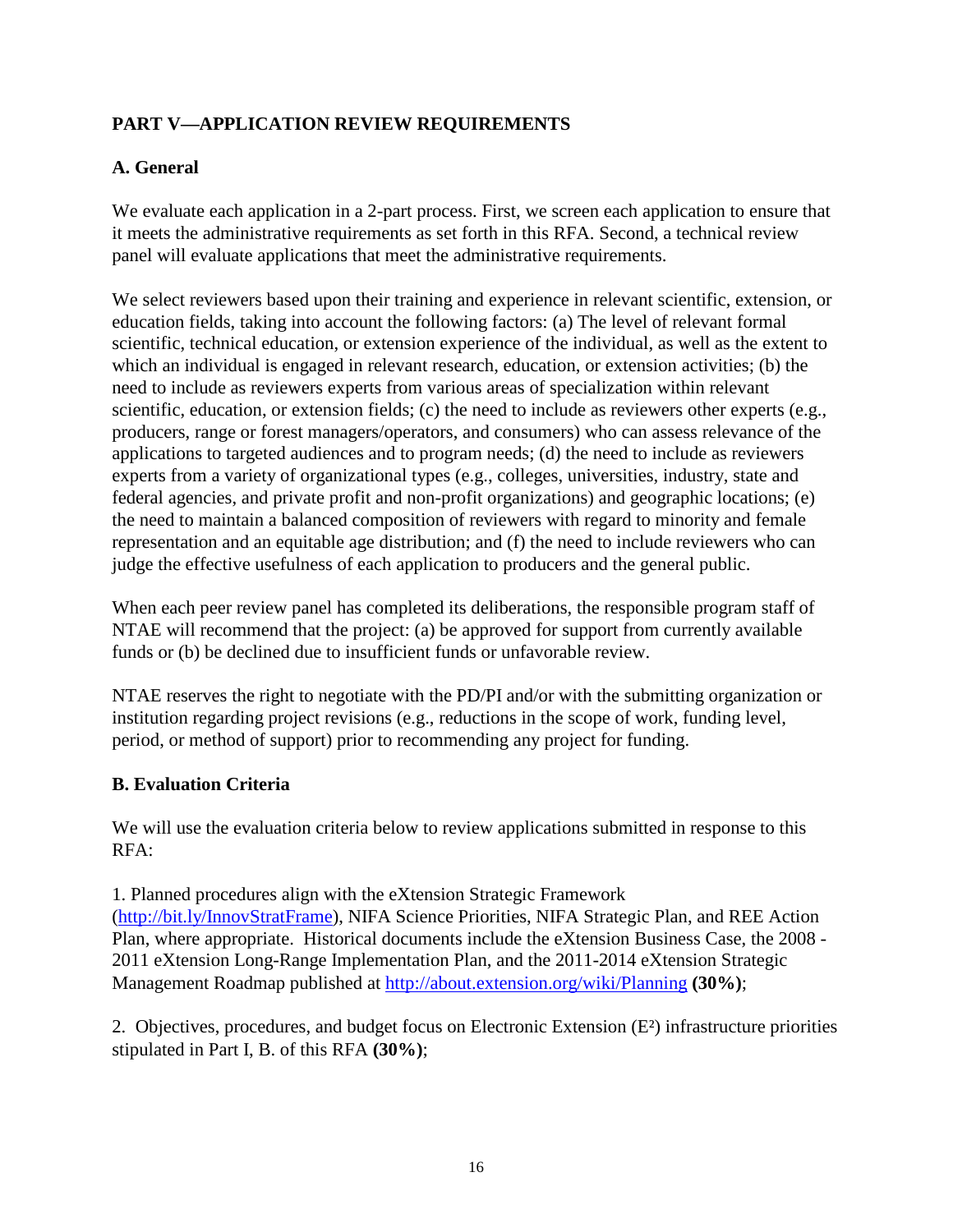3. Evidence concerning inclusive partnerships with the institutions and State Extension Services currently participating in eXtension **(20%)**; and

4. Capacity of staff to manage proposed project, including subcontracts, and deliver proposed outcomes according to the timelines provided and within the budget requested **(20%)**.

# <span id="page-16-0"></span>**C. Conflicts of Interest and Confidentiality**

During the peer evaluation process, we take extreme care to prevent any actual or perceived conflicts of interest that may impact review or evaluation. See http://www.nifa.usda.gov/business/competitive peer review.html for further information about conflicts of interest and confidentiality as related to the peer review process.

# <span id="page-16-1"></span>**D. Organizational Management Information**

Specific management information relating to an applicant shall be submitted on a one time basis, with updates on an as needed basis. This requirement is part of the responsibility determination prior to the award of a grant identified under this RFA, if such information has not been provided previously under this or another NIFA program. We will provide you copies of forms recommended for use in fulfilling these requirements as part of the preaward process. Although an applicant may be eligible based on its status as one of these entities, there are factors that may exclude an applicant from receiving federal financial and nonfinancial assistance and benefits under this program (e.g., debarment or suspension of an individual involved or a determination that an applicant is not responsible based on submitted organizational management information).

# <span id="page-16-2"></span>**E. Application Disposition**

An application may be withdrawn at any time before a final funding decision is made regarding the application. Each application that is not selected for funding, including those that are withdrawn, will be retained by NTAE for a period of three years.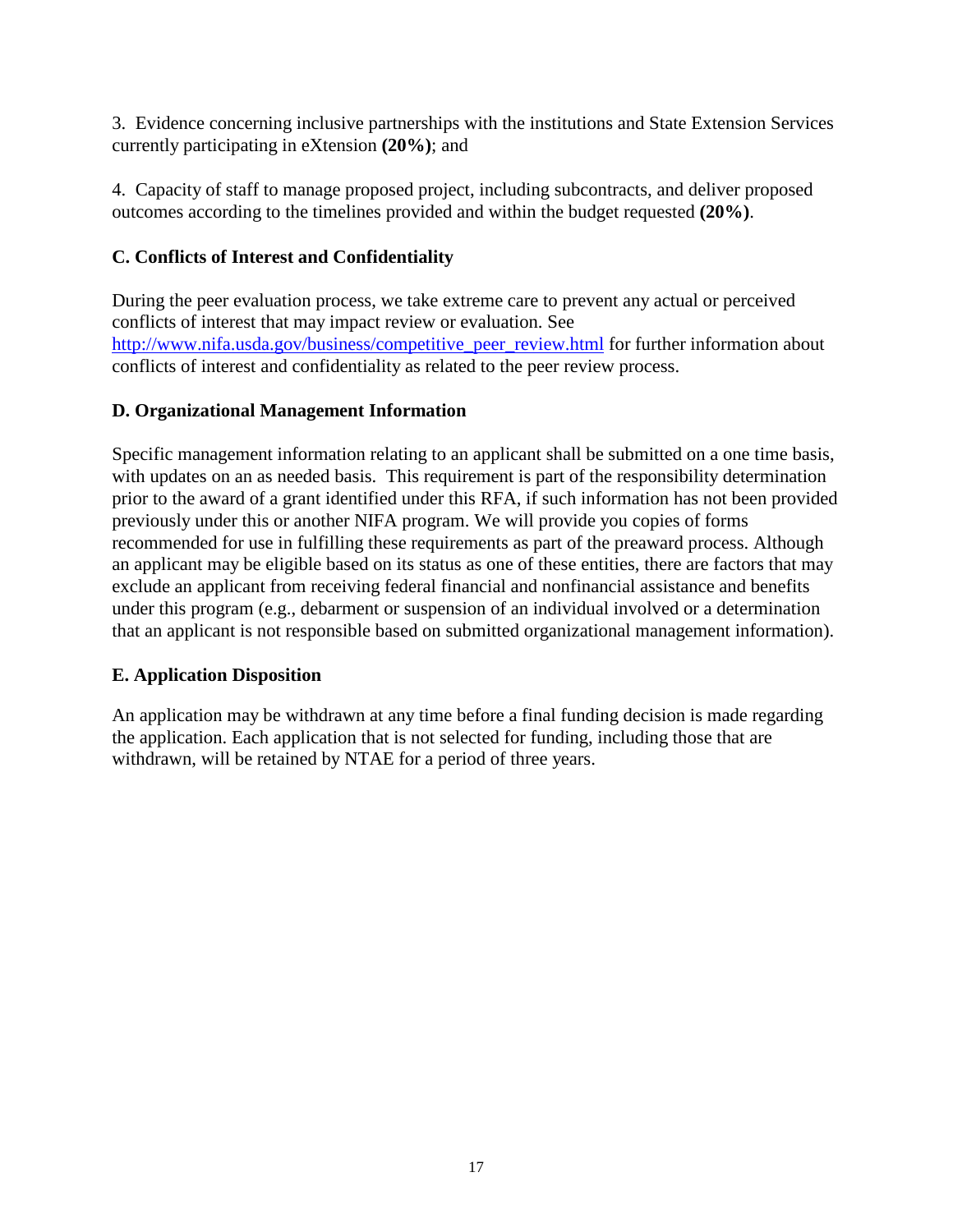# <span id="page-17-0"></span>**PART VI—AWARD ADMINISTRATION**

## <span id="page-17-1"></span>**A. General**

Within the limit of funds available for such purpose, the NIFA awarding official shall make grants to those responsible, eligible applicants whose applications are judged most meritorious under the procedures set forth in this RFA. The date specified by the NIFA awarding official as the effective date of the grant shall be no later than September 30 of the federal fiscal year in which the project is approved for support and funds are appropriated for such purpose, unless otherwise permitted by law. The project need not be initiated on the grant effective date, but as soon thereafter as practical so that project goals may be attained within the funded project period. All funds granted by NIFA under this RFA may be used only for the purpose for which they are granted in accordance with the approved application and budget, regulations, terms and conditions of the award, applicable federal cost principles, USDA assistance regulations, and NIFA General Awards Administration Provisions at 7 CFR part 3430, subparts A through E.

#### <span id="page-17-2"></span>**B. Award Notice**

The award document will provide pertinent instructions and information including, at a minimum:

(1) Legal name and address of performing organization or institution to which the director has issued an award under the terms of this request for applications;

(2) Title of project;

(3) Name(s) and institution(s) of PDs chosen to direct and control approved activities;

(4) Identifying award number and the Federal Agency Identification Number assigned by NIFA;

(5) Project period, specifying the amount of time NIFA intends to support the project without requiring recompetition for funds;

(6) Total amount of financial assistance approved for the award;

(7) Legal authority(ies) under which the award is issued;

(8) Appropriate Catalog of Federal Domestic Assistance (CFDA) number;

(9) Applicable award terms and conditions (see<http://nifa.usda.gov/terms-and-conditions> to view NIFA award terms and conditions);

(10) Approved budget plan for categorizing allocable project funds to accomplish the stated purpose of the award; and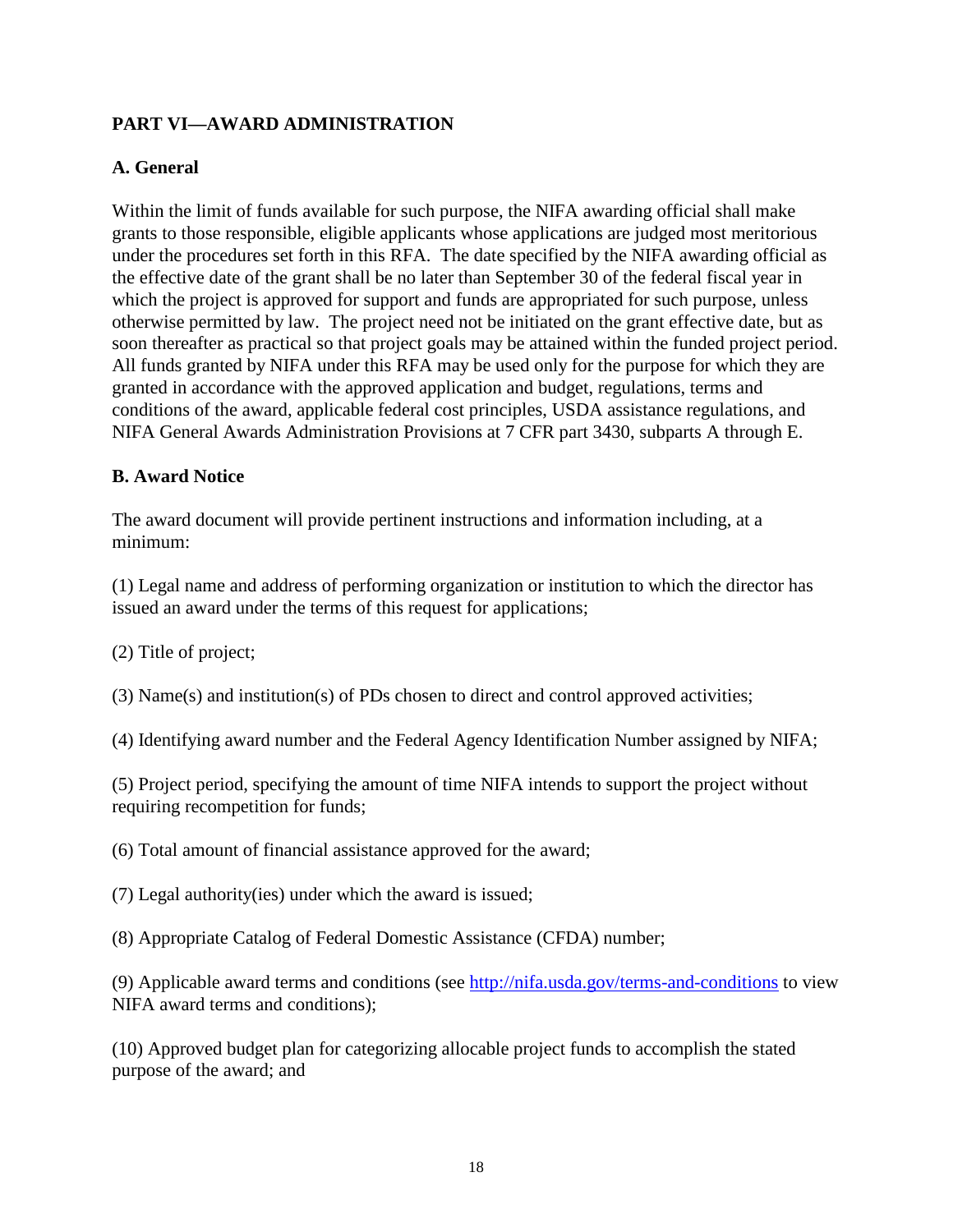(11) Other information or provisions deemed necessary by NIFA to carry out its respective awarding activities or to accomplish the purpose of a particular award.

#### <span id="page-18-0"></span>**C. Administrative and National Policy Requirements**

Several federal statutes and regulations apply to grant applications considered for review and to project grants awarded under this program. These include, but are not limited to the ones listed below.

2 CFR Part 25, "Universal Identifier and Central Contractor Registration"

2 CFR Part 170, "Reporting Subaward and Executive Compensation Information"

2 CFR Part 175, "Award Term for Trafficking in Persons"

2 CFR Part 180, "OMB Guidelines to Agencies on Governmentwide Debarment and Suspension (Nonprocurement)"

2 CFR Part 182, "Governmentwide Requirements for Drug-Free Workplace (Financial Assistance)"

2 CFR Part 200, "Uniform Administrative Requirements, Cost Principles, and Audit Requirements for Federal Awards"

2 CFR Part 400, "Uniform Administrative Requirements, Cost Principles, and Audit Requirements for Federal Awards"

2 CFR Part 415, "General Program Administrative Regulations"

2 CFR Part 416, "General Program Administrative Regulations for Grants Cooperative Agreements to State and Local Governments"

2 CFR Part 417, "Nonprocurement Debarment and Suspension"

2 CFR Part 418, "New Restrictions on Lobbying"

2 CFR Part 421, "Requirements for Drug-Free Workplace (Financial Assistance)

7 CFR Part 1, subpart A**—**USDA implementation of the Freedom of Information Act.

7 CFR Part 3**—**USDA implementation of OMB Circular No. A-129 regarding debt collection.

7 CFR Part 15, subpart A**—**USDA implementation of Title VI of the Civil Rights Act of 1964, as amended.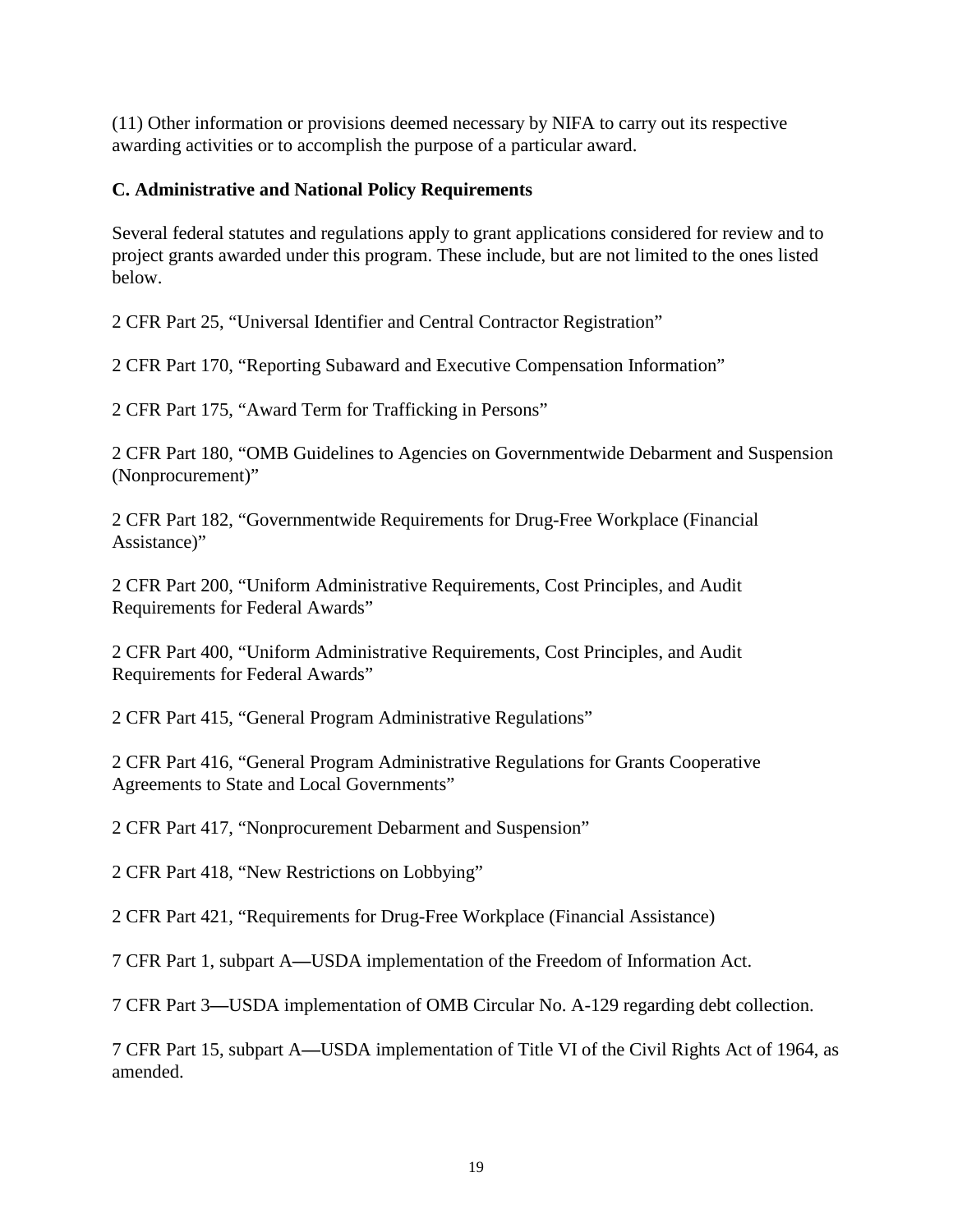7 CFR Part 331 and 9 CFR Part 121**—**USDA implementation of the Agricultural Bioterrorism Protection Act of 2002.

7 CFR Part 3407**—**USDA procedures to implement the National Environmental Policy Act of 1969, as amended.

7 CFR 3430**—**Competitive and Noncompetitive Non-formula Financial Assistance Programs-- General Award Administrative Provisions.

NIFA Federal Assistance Policy Guide**—**a compendium of basic NIFA policies and procedures that apply to all NIFA awards, unless there are statutory, regulatory, or award-specific requirements to the contrary.

29 U.S.C. 794 (section 504, Rehabilitation Act of 1973) and 7 CFR Part 15b (USDA implementation of statute) **—**prohibiting discrimination based upon physical or mental handicap in federally-assisted programs.

35 U.S.C. 200 et seq. **—**Bayh Dole Act, controlling allocation of rights to inventions made by employees of small business firms and domestic nonprofit organizations, including universities, in federally-assisted programs (implementing regulations are contained in 37 CFR Part 401).

44 U.S.C. 3541 et seq. (Pub. L. 107-347) - Federal Information System Security Management Act of 2002 (FISMA), to improve computer and network security within the Federal Government. Applies to awardees if it will collect, store, process, transmit, or use information on behalf of NIFA.

# <span id="page-19-0"></span>**D. Expected Program Outputs and Reporting Requirements**

The output and reporting requirements are included in the award terms and conditions (see <http://www.nifa.usda.gov/business/awards/awardterms.html> for information about NIFA award terms). If there are any program or award-specific award terms, those, if any, will be identified in the award.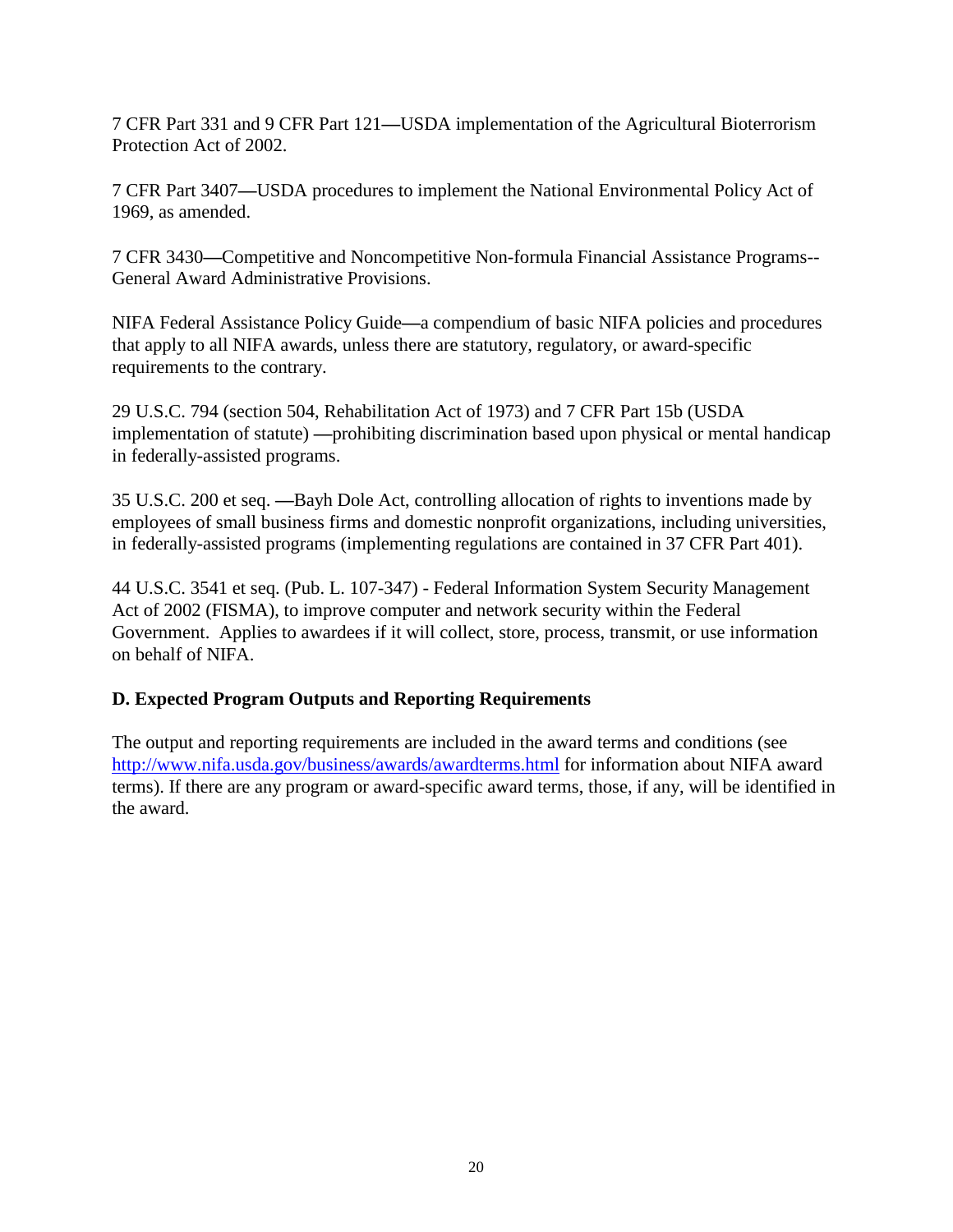## <span id="page-20-0"></span>**PART VII—AGENCY CONTACT**

Applicants and other interested parties are encouraged to contact:

Programmatic Contact –

## **Brent Elrod**

National Program Leader Division of Family & Consumer Sciences 4434 Waterfront Centre 202.690.3468 [belrod@nifa.usda.gov](mailto:belrod@nifa.usda.gov)

Administrative/Business Contact –

#### **Duane Alphs**

Team Leader, Team II Awards Management Division 2152 Waterfront Centre (202) 401-4326 [dalphs@nifa.usda.gov](mailto:dalphs@nifa.usda.gov)

#### **Rochelle McCrea**

Team Leader, Team I Awards Management Division 2160 Waterfront Centre (202) 401-2880 [rmccrea@nifa.usda.gov](mailto:rmccrea@nifa.usda.gov)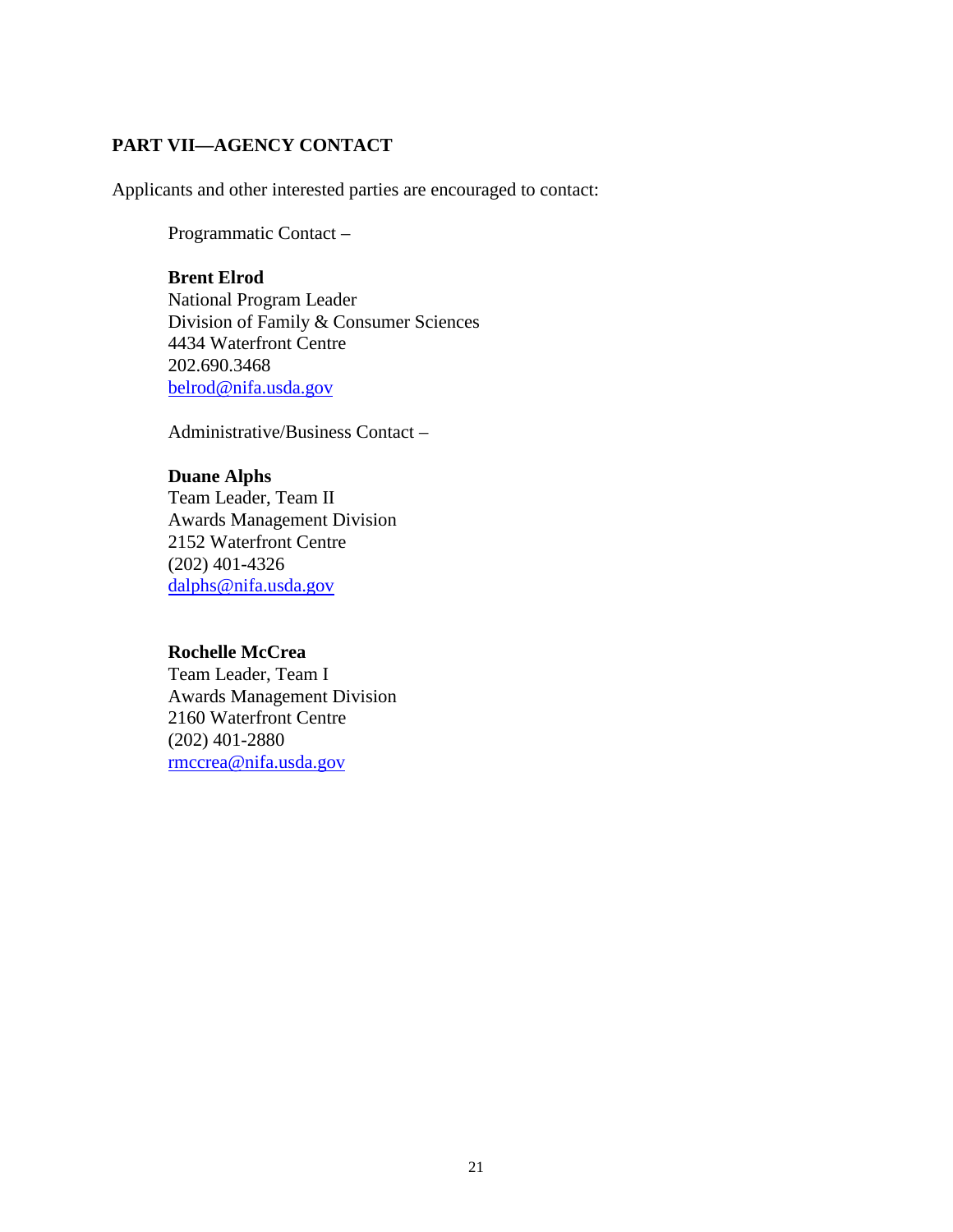# <span id="page-21-0"></span>**PART VIII—OTHER INFORMATION**

## <span id="page-21-1"></span>**A. Access to Review Information**

We will send copies of reviews, not including the identity of reviewers, and a summary of the panel comments to the applicant PD after the review process has been completed.

#### <span id="page-21-2"></span>**B. Use of Funds; Changes**

## **1. Delegation of Fiscal Responsibility**

Unless the terms and conditions of the award state otherwise, awardees may not in whole or in part delegate or transfer to another person, institution, or organization the responsibility for use or expenditure of award funds.

## **2. Changes in Project Plans**

a. The permissible changes by the awardee, PD(s), or other key project personnel in the approved project shall be limited to changes in methodology, techniques, or other similar aspects of the project to expedite achievement of the project's approved goals. If the awardee or the PD(s) is uncertain as to whether a change complies with this provision, the question must be referred to the Authorized Departmental Officer (ADO) for a final determination. The ADO is the signatory of the award document, not the program contact.

b. The awardee must request, and the ADO must approve in writing, all changes in approved goals or objectives prior to effecting such changes. In no event shall requests be approved for changes that are outside the scope of the original approved project.

c. The awardee must request, and the ADO must approve in writing, all changes in approved project leadership or the replacement or reassignment of other key project personnel, prior to effecting such changes.

d. The awardee must request, and the ADO must approve in writing, all transfers of actual performance of the substantive programmatic work in whole or in part and provisions for payment of funds, whether or not federal funds are involved, prior to instituting such transfers, unless prescribed otherwise in the terms and conditions of the award.

e. The project period may be extended without additional financial support, for such additional period(s) necessary to complete or fulfill the purposes of an approved project, but in no case shall the total project period exceed any applicable statutory limit or expiring appropriation limitation. The terms and conditions of award include information about no-cost extensions of the award and when ADO's prior approval is necessary.

f. Changes in Approved Budget: Unless stated otherwise in the terms and conditions of award, changes in an approved budget must be requested by the awardee and approved in writing by the